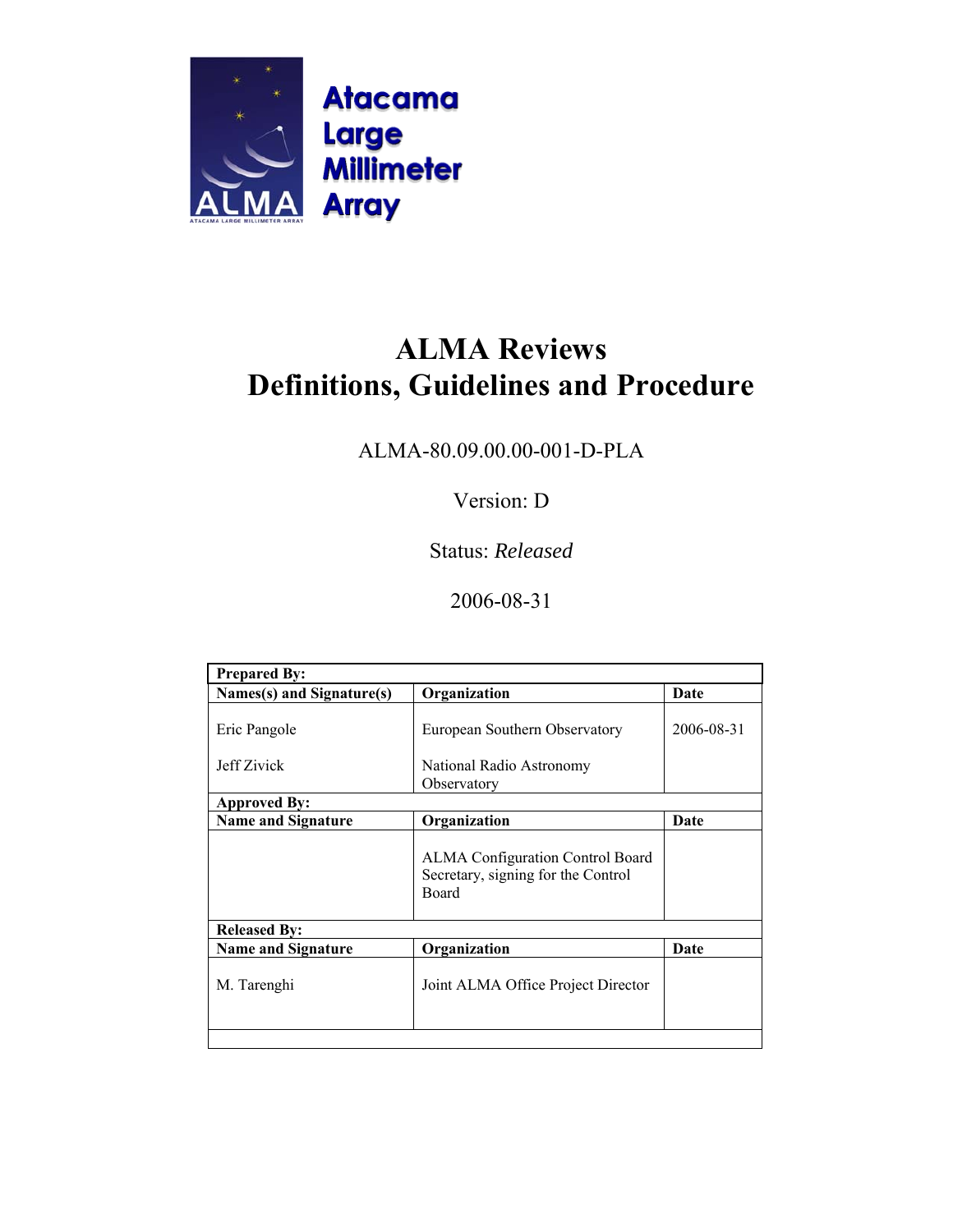

Doc # : ALMA-80.09.00.00-001-D-PLA Date: 2006-08-31 Status: Released<br>Page: 2 of 27 2 of 27

## **Change Record**

| <b>Version</b> | <b>Date</b> | <b>Affected</b><br>Section(s)                      | <b>Change Request #</b>            | <b>Reason/Initiation/Remarks</b>                                                                                                                                                                                                                                                                                                                                                                                                                                                                                                         |
|----------------|-------------|----------------------------------------------------|------------------------------------|------------------------------------------------------------------------------------------------------------------------------------------------------------------------------------------------------------------------------------------------------------------------------------------------------------------------------------------------------------------------------------------------------------------------------------------------------------------------------------------------------------------------------------------|
| A              | 2003-08-14  | All                                                |                                    | First Issue                                                                                                                                                                                                                                                                                                                                                                                                                                                                                                                              |
| $\overline{B}$ | 2003-12-15  | 2.1, 2.2,<br>3.2.1, 3.2.2,<br>4.2.1, 4.2.2,<br>5.1 | ALMA-<br>80.09.00.00-001-<br>A-CRE | Following CCB dated 2003-12-14, "ALMA<br>Hardware Development & Production Process<br>Description" and "Software Engineering<br>Practices" documents were removed from the<br>applicable documents list. Sequential numbering<br>of the AD is also affected.<br>"PA Requirements" has been changed to version<br>B.<br>"ALMA Documentation Control Plan" has been<br>changed to version B.<br>"ALMA Documentation Standards" has been<br>changed to version F.                                                                           |
| $\mathcal{C}$  | 2004-06-29  | 2, 3.2.1,<br>4.2.1, 5.1                            | ALMA-<br>80.03.00.00-006-<br>A-CRE | The product tree shall be removed as an<br>applicable document in all cases. The reason for<br>this removal is that the product tree is frequently<br>updated and this would cause unnecessary<br>updating of all surrounding documents if it was<br>referenced to as an applicable document. In this<br>document, the product tree is now mentioned as<br>a reference document and other documents<br>affected by this same change request in the<br>applicable documents list have been versioned<br>up. Changes done by Eric Pangole. |
| D              | 2006-08-31  | 2.2; 4.2.2;<br>5.2; 5.3; 5.4;<br>5.4.2; 6.2.1.     | ALMA-<br>80.09.00.00-004-<br>A-CRE | The reason of this change is to mention the<br>Safety as part of the review process                                                                                                                                                                                                                                                                                                                                                                                                                                                      |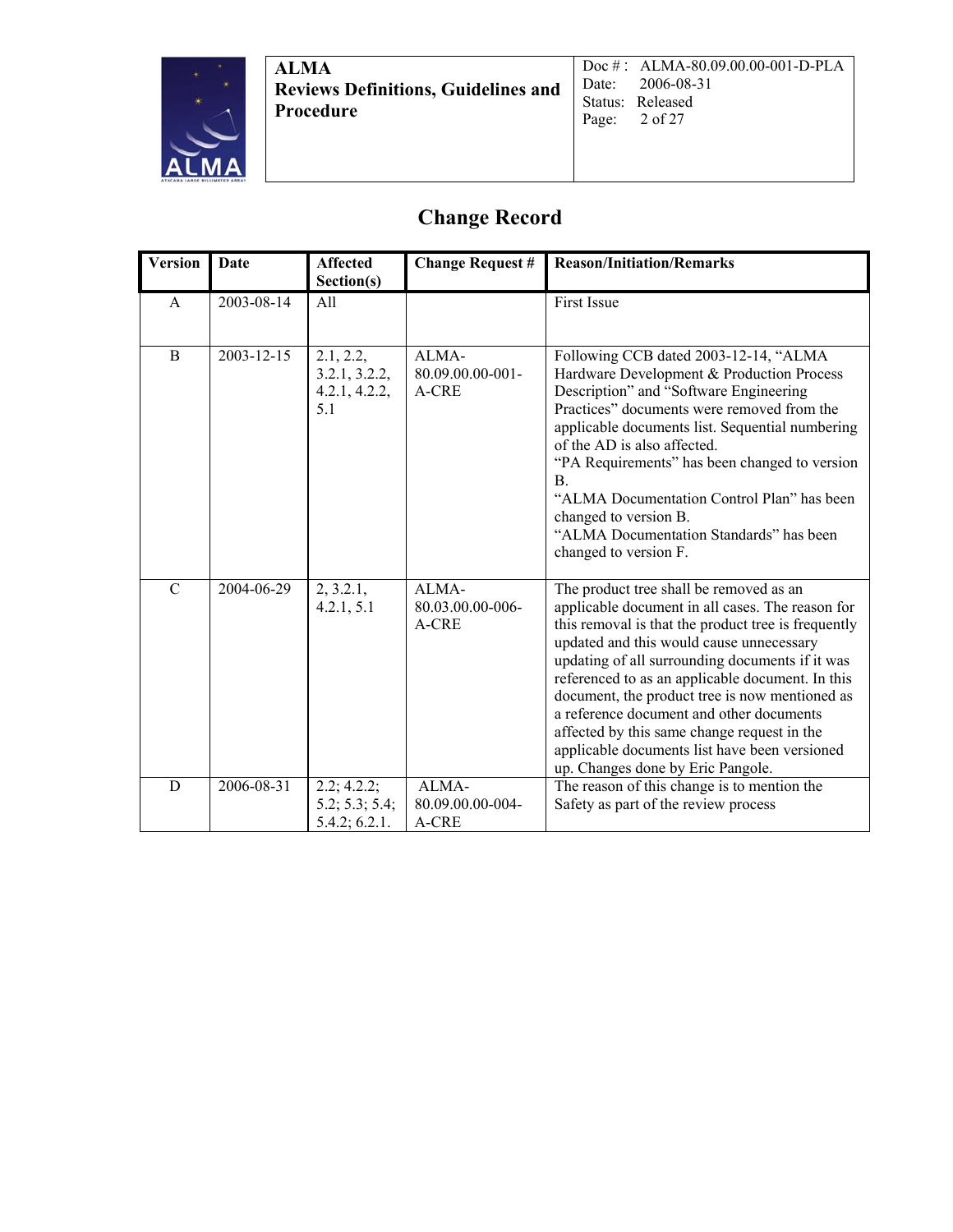

Doc#: ALMA-80.09.00.00-001-D-PLA 2006-08-31 Date: Status: Released Page: 3 of 27

### **Table of Contents**

| 1              |               |                                       |  |
|----------------|---------------|---------------------------------------|--|
|                | 11            |                                       |  |
|                | 1.2           |                                       |  |
| $\mathcal{L}$  |               |                                       |  |
|                | 2.1           |                                       |  |
|                | 2.2           |                                       |  |
|                | 2.3           |                                       |  |
|                |               |                                       |  |
|                | 31            |                                       |  |
|                | 3.2           |                                       |  |
|                | 3 2 1         |                                       |  |
|                | 3.2.2         |                                       |  |
| $\overline{4}$ |               |                                       |  |
|                | 41            |                                       |  |
|                | 42            |                                       |  |
|                | 4.2.1         |                                       |  |
|                | 4.2.2         |                                       |  |
| 5 <sup>5</sup> |               |                                       |  |
|                | 5.1           |                                       |  |
|                | 5.2           |                                       |  |
|                | 5.3           |                                       |  |
|                | 5.3.1         |                                       |  |
|                | 5.3.2         |                                       |  |
|                | 5.3.3         |                                       |  |
|                |               |                                       |  |
|                | 5.4.1         |                                       |  |
|                | 5.4.2         |                                       |  |
|                | 5.4.3         |                                       |  |
| 6              |               |                                       |  |
|                | 6.1           |                                       |  |
|                |               |                                       |  |
|                | 6.2.1         |                                       |  |
|                |               | 6.2.2 Decision making authority<br>19 |  |
|                | 6.2.3         |                                       |  |
|                | 6.2.4         |                                       |  |
|                | 6.2.5         |                                       |  |
|                | 6.2.6         |                                       |  |
|                | 6.3           |                                       |  |
|                | 6.4           |                                       |  |
|                | 6.4.1         |                                       |  |
|                | 6.4.2         |                                       |  |
|                | <b>ANNEX1</b> |                                       |  |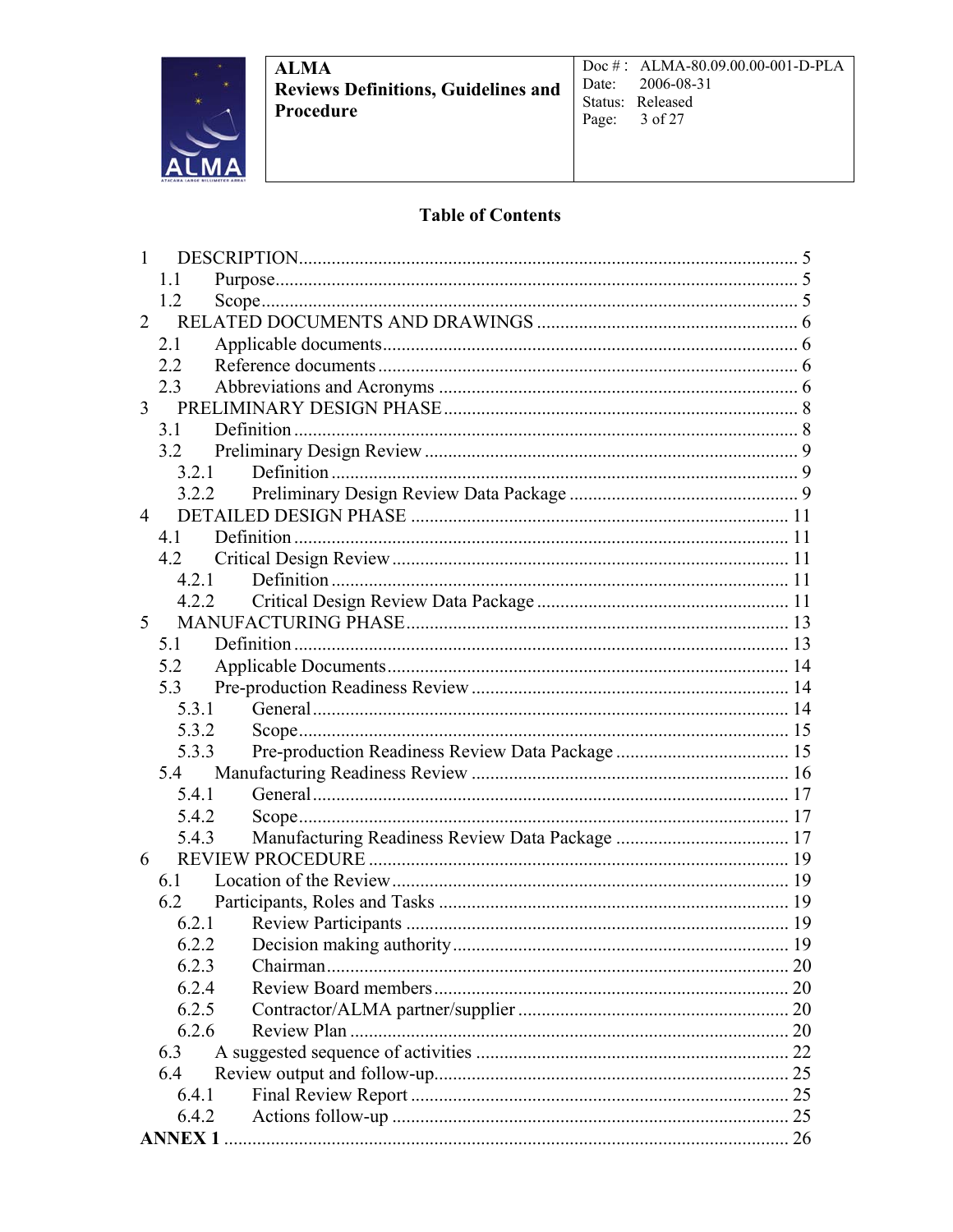

Doc#: ALMA-80.09.00.00-001-D-PLA 2006-08-31 Date: Status: Released Page: 4 of 27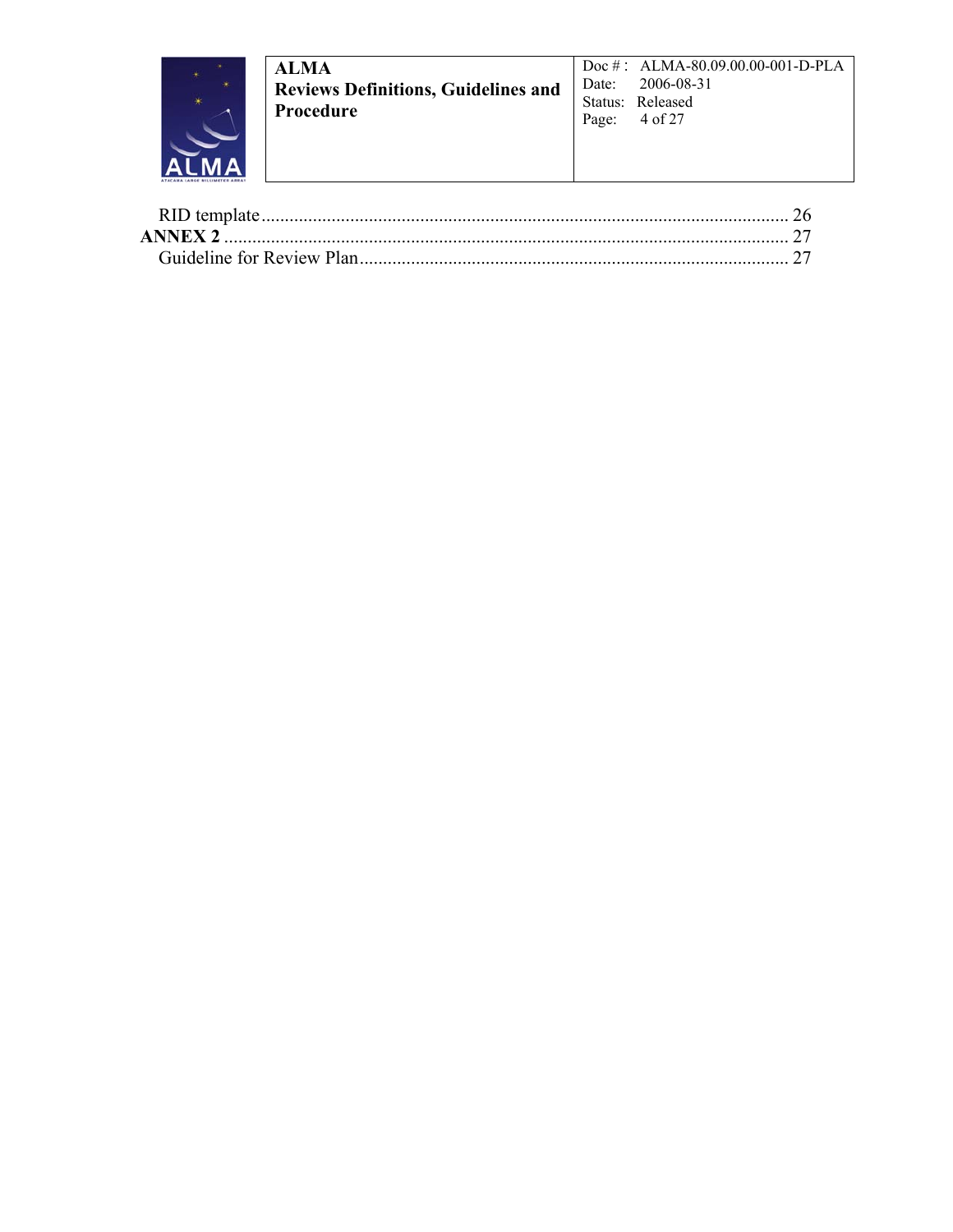

#### **1 Description**

#### **1.1 Purpose**

This document defines the Preliminary Design Phase, the Detailed Design Phase and the Manufacturing Phase, the documentation to be prepared during these phases, the purpose of the reviews which conclude each phase and the applicable procedure for these reviews.

### **1.2 Scope**

Although this document has been basically written for subsystem reviews, it is strongly recommended to use it for internal reviews too.

Deviation from these guidelines is permitted as deemed appropriate by the project management (see 6.2.2 Decision Making Authority).

For lower level product reviews or internal reviews, when reading this document, one shall replace the term *subsystem* by the lower level *product name* and modified the data package accordingly as authorized in step 5 of the procedure (see chapter 6.3).

During these phases of the project, additional reviews (post-test review, …) and meetings (progress meetings, …) shall be internally organized by each IPT when needed.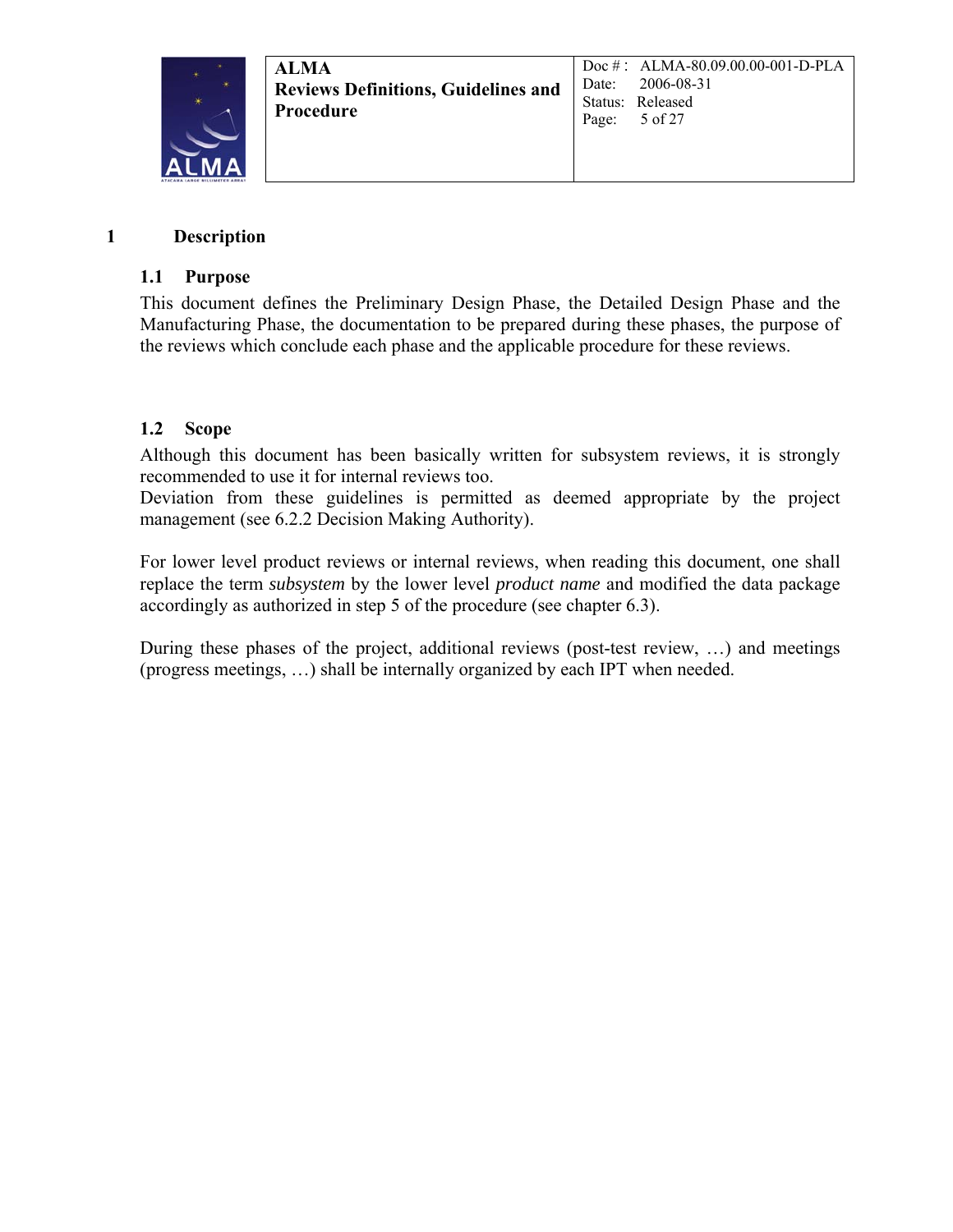

#### **2 Related Documents and Drawings**

#### **2.1 Applicable documents**

| Applicable<br>Doc. $#$ | <b>Document Title</b>                           | <b>ALMA Document Number</b> |
|------------------------|-------------------------------------------------|-----------------------------|
| AD01                   | IEEE Std 610.12-1990                            |                             |
| AD02                   | <b>ALMA Product Assurance Requirements</b>      | ALMA-80.11.00.00-001-C-SPE  |
| AD03                   | <b>ALMA Documentation Control Plan</b>          | ALMA-80.02.00.00-011-C-PLA  |
| AD <sub>04</sub>       | <b>ALMA Documentation Standards</b>             | ALMA-80.02.00.00-003-G-STD  |
| AD05                   | <b>ALMA General Safety Design specification</b> | ALMA10-08.00.00.003-G-STD   |
| AD06                   | ALMA Risk analysis procedure                    | ALMA-10.08.00.00.004-A.GEN  |

### **2.2 Reference documents**

The following list of documents is referenced by this document to the extent specified. Unless stated otherwise, the latest version of the document is valid.

| Reference<br>Doc. $#$ | Document Title    | <b>ALMA Document Number</b> |
|-----------------------|-------------------|-----------------------------|
| <b>RD01</b>           | ALMA Product Tree | ALMA-80.03.00.00-001-L-LIS  |

### **2.3 Abbreviations and Acronyms**

The list of acronyms and abbreviations used within this document are given below.

| <b>Abbreviation or Acronym</b> | <b>Non-abbreviated Reference</b>          |
|--------------------------------|-------------------------------------------|
| <b>ALMA</b>                    | Atacama Large Millimeter Array            |
| <b>CDR</b>                     | <b>Critical Design Review</b>             |
| <b>DDP</b>                     | <b>Detailed Design Phase</b>              |
| <b>EEE</b>                     | Electrical, Electronic, Electromechanical |
| <b>FMEA</b>                    | <b>Failure Mode Effects Analyses</b>      |
| <b>ICD</b>                     | <b>Interface Control Document</b>         |
| <b>IPT</b>                     | <b>Integrated Product Team</b>            |
| <b>JAO</b>                     | Joint ALMA Office                         |
| <b>MRR</b>                     | Manufacturing Readiness Review            |
| PA                             | <b>Product Assurance</b>                  |
| <b>PDP</b>                     | Preliminary Design Phase                  |
| <b>PDR</b>                     | Preliminary Design Review                 |
| <b>PRR</b>                     | Pre-production Readiness Review           |
| <b>RID</b>                     | Review Item Discrepancy                   |
| T <sub>0</sub>                 | Date when review meeting starts           |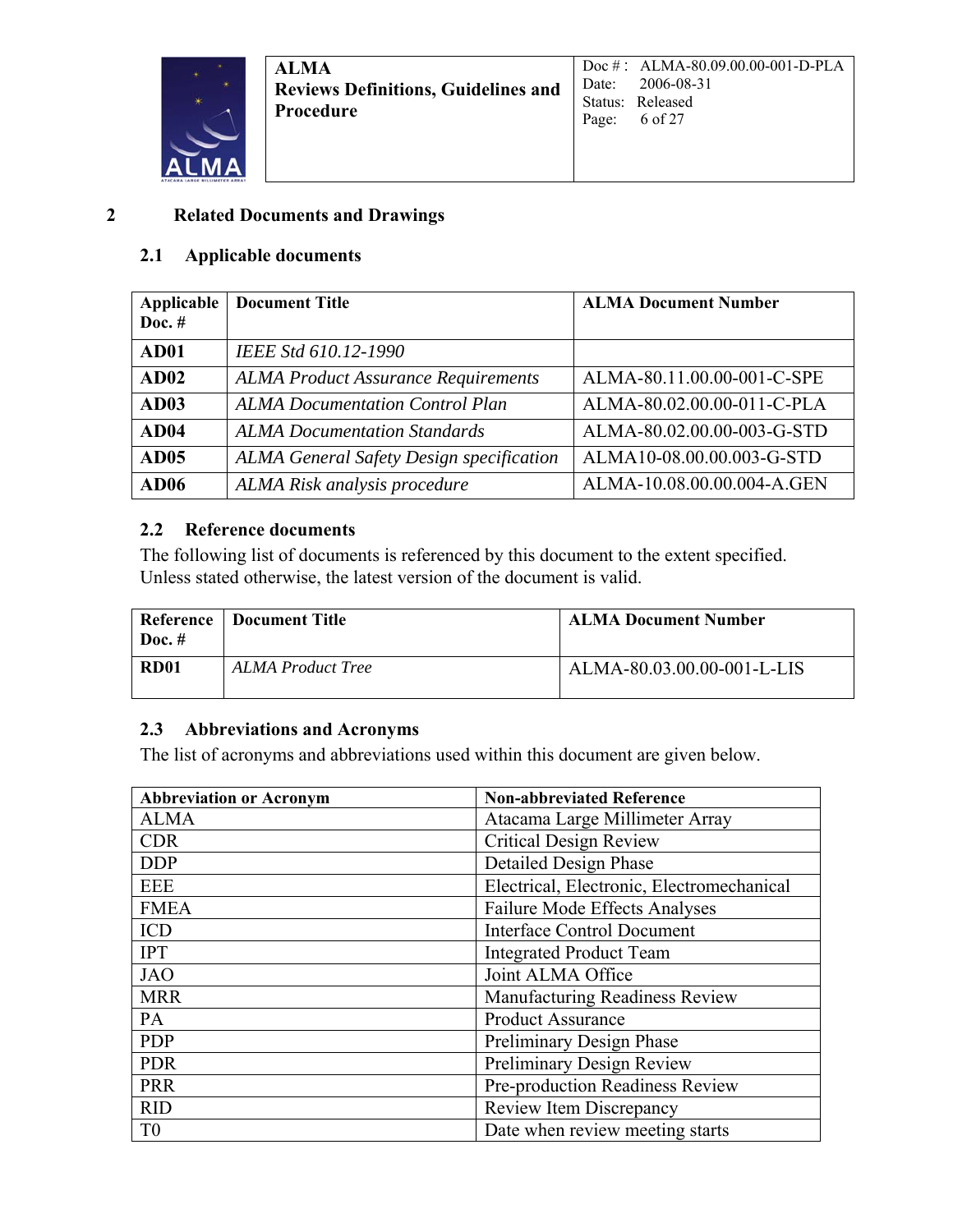

The terms *level 1, 2, 3 and 4 products* refer to the breakdown-structure of the system as described in RD01.

*Products* are hardware and/or software realization of the functional levels 1, 2, 3 and 4 of the system.

A *Configuration Item* is an aggregation of hardware, software, or both, that is designated for configuration management and treated as a single entity in the configuration management process (from EIA/IS-731.1).

A *Configuration Item Data List* is a list of the documents (e.g. specification, ICDs, drawings, test plans and procedure, assembly procedure…) pertaining to a given baseline of a configuration item.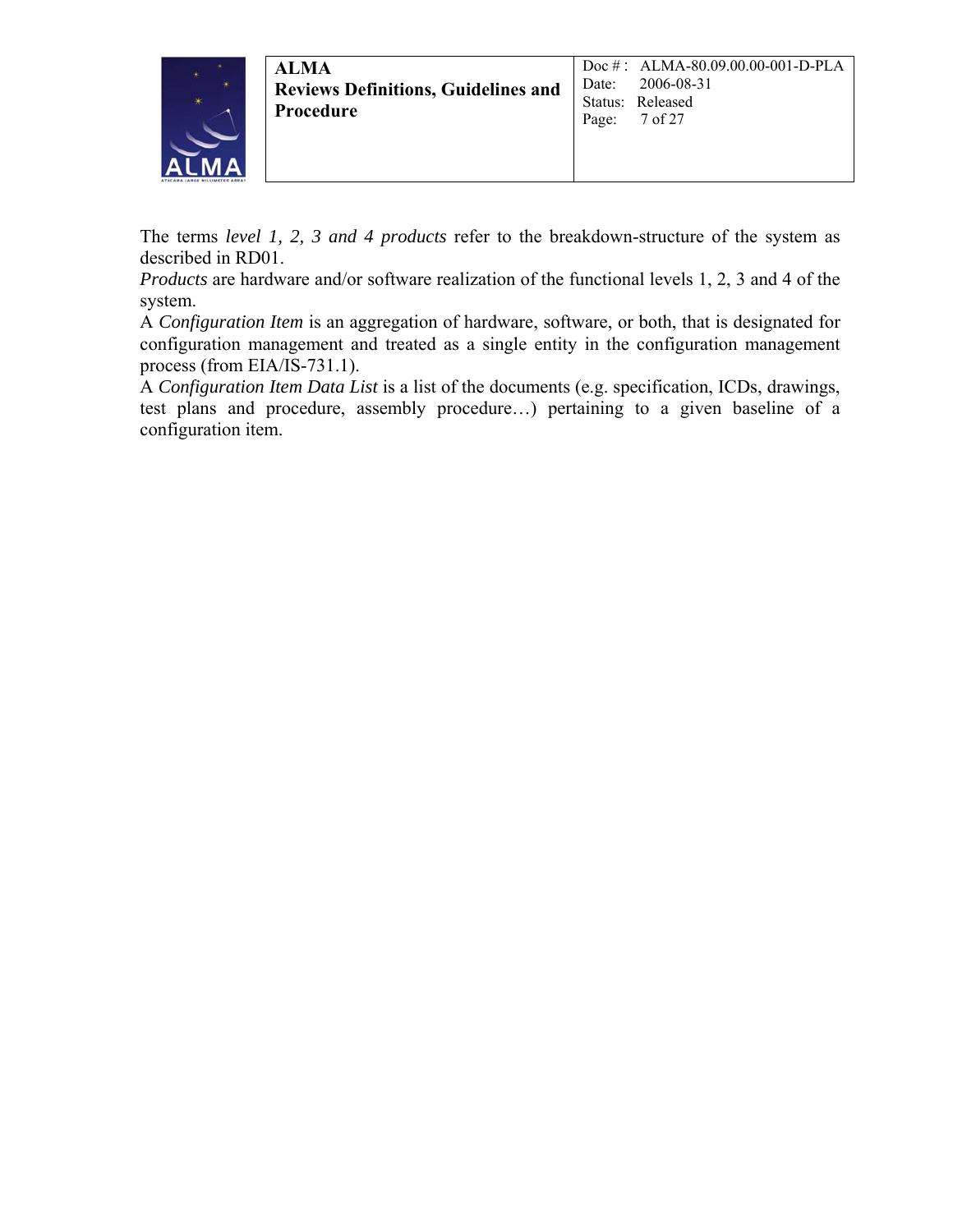

#### **3 Preliminary Design Phase**

#### **3.1 Definition**

The PDP is the phase of the development where:

- o *Multiple* solutions or concepts which meet the specified requirements are *identified and explored*.
- o *Critical technologies* are identified and their feasibility analyzed.
- o *Selected* solutions and concepts are *refined and validated* through extensive tradeoff studies and analyses. This may include simulations, calculations and/or prototype hardware development, test and evaluation. It shall be demonstrated, via one of the aforementioned techniques, that the selected design shall meet the requirements in terms of *functional and technical specifications* as well as in terms of *estimated costs and schedule*. A compliance matrix is required.
- o The *top level performance requirements* for the subsystem are analyzed to ensure they are complete, documented and well understood.

The *selected* solution and concepts are defined on such a detail that:

- o The subsystem *functional architecture*, external *interfaces*, the subsystem *specification* and the subsystem *description* are available (see 3.2.2 for definitions).
- o All technically *critical areas are highlighted* and potential solutions are presented.
- o *Project budget and schedule risks* can be evaluated with a high degree of confidence.
- o The *development and pre-manufacturing* plans, test and costs (manpower, facilities, spare-parts) are clearly identifiable.

The PDP is concluded by the PDR. The PDR shall result in the definition of an updated project baseline for the subsequent detailed design phase.

Before entering the DDP, a so called "Delta PDR" may be required to cover remaining issues of the PDP if any.

At the end of the PDP:

- o It shall be clear what will be realized in terms of functional and technical subsystem specifications and costs, project execution and producibility.
- o All Configuration Items shall be updated accordingly.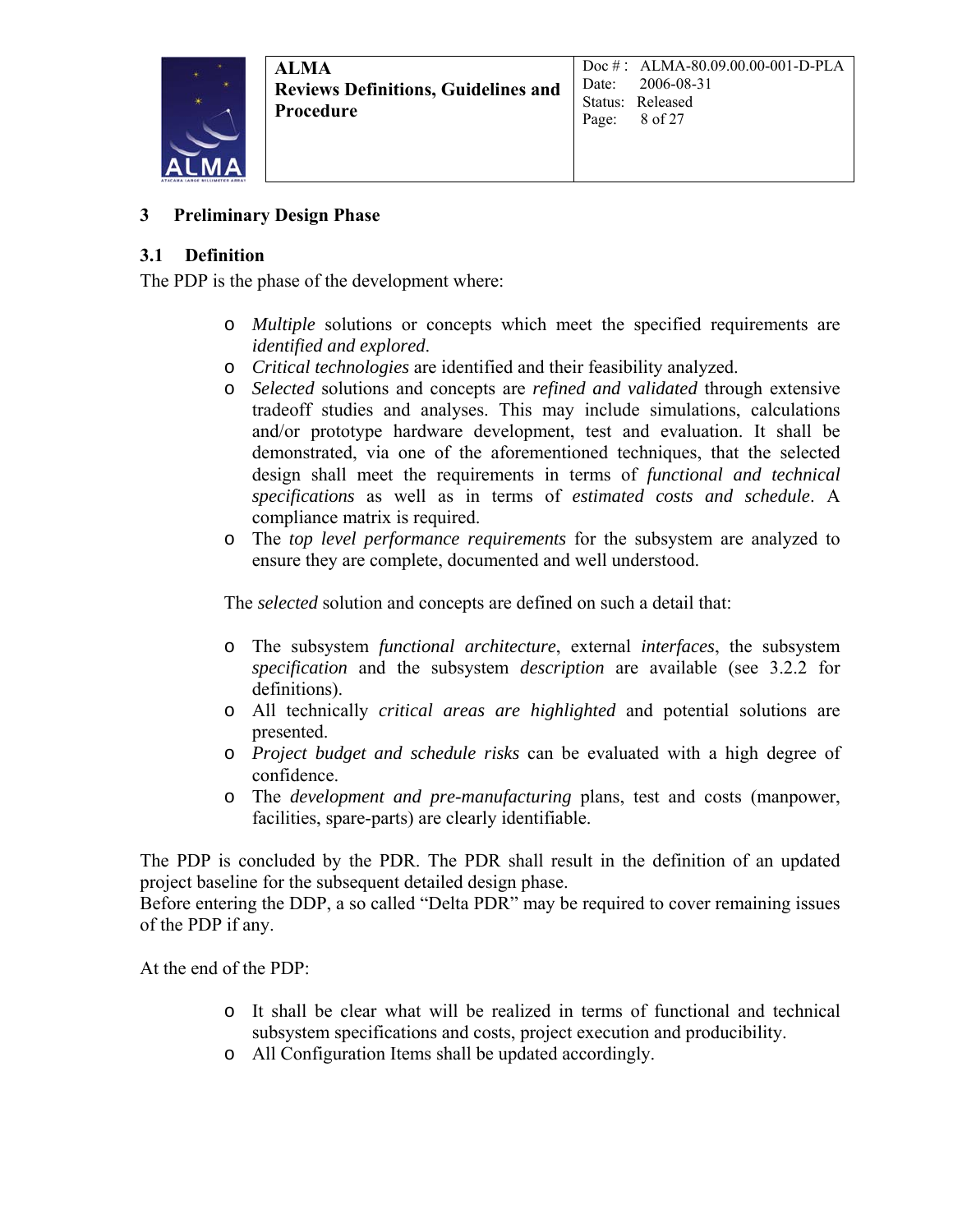

### **3.2 Preliminary Design Review**

### **3.2.1 Definition**

A PDR is a review conducted to evaluate the progress, technical adequacy, and risk resolution of the selected design approach for one or more configuration items; to determine each design's compatibility with the requirements for the configuration item; to evaluate the degree of definition and assess the technical risk associated with the selected manufacturing methods and processes; to establish the existence and compatibility of the physical and functional interfaces among the configuration items and other items of equipment, facilities, software and personnel; and, as applicable, to evaluate the preliminary operational and support documents (cf. AD01).

The PDR concludes the PDP once the proposed design deliverable documentation is reviewed and approved. It shall result in the definition of an updated project baseline, named the "As Specified Baseline" which is then the basis for the detailed design work.

A detailed description of the process, tasks and responsibilities for the Preliminary Design Review milestone is presented in Chapter 6.

### **3.2.2 Preliminary Design Review Data Package**

The Preliminary Design Review Data Package shall be provided by the contractor/ALMA partner(s) before the PDR in accordance with the timelines defined in Section 6.3. The PDR shall be conducted on the basis of the examination of these deliverables.

The PDR Data Package shall consist of, as a minimum:

- o The *Preliminary Design* report of the selected design solution. It should be as detailed as specified in chapter 3.1 but also contain an executive summary of the documents, special remarks, recommendations and conclusions, deviations from the original plans and specifications and risks analyses (a critical items list shall be included). Here is what is understood as the subsystem *architecture*, *interfaces*, *specifications* and *description*:
	- The Subsystem Architecture Description document: as far as possible, a top-down approach dividing the system systematically into lower level functional products will be used. The subsystem will be presented by a functional structure built on functional level 1, 2, 3 and 4 products (block-diagram). The implementation of that functional architecture in the realized products and (sub) assemblies shall be described as well. This document shall be under configuration control at the conclusion of the PDR.
	- All interfaces between products of the subsystem architecture shall be defined (internal ICDs), although not necessarily detailed at this stage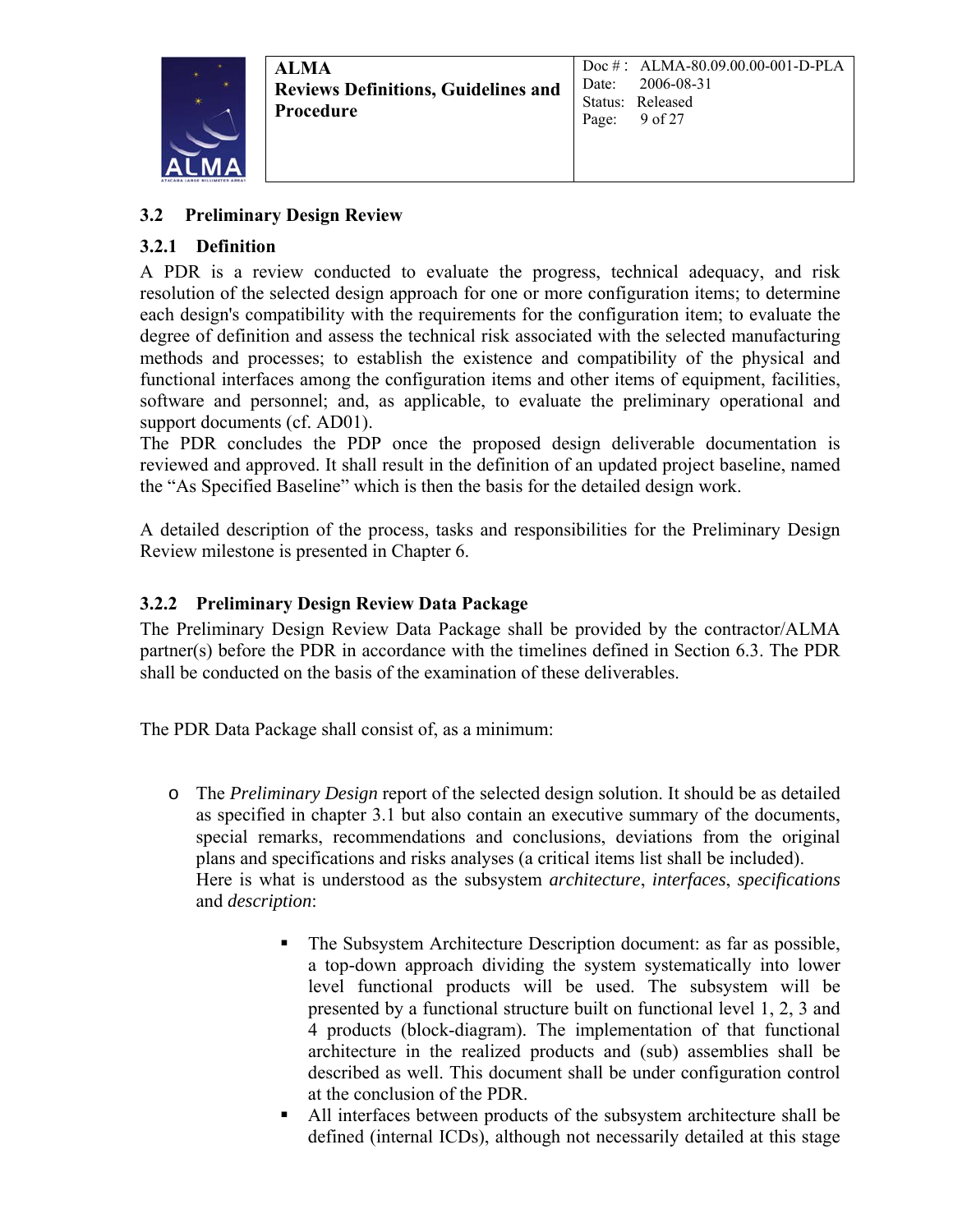

of the project, as well as the interfaces with other external subsystems (external ICDs). The external ICDs shall be in the ALMA Project Format and shall be under configuration control at the conclusion of the PDR.

- The Product Specification and Product Description: all realization products have to be specified and described. The product specification contains all measurable entities of the functional box (Level 1, 2, 3 and 4 products). The product description contains the realization concepts (electrical, mechanical, thermal, software…) that will lead to the optimum result.
- o Design justification and tradeoffs between the different design alternatives;
- o New and/or critical technology demonstration plans;
- o Mathematical models (Finite elements, thermal, electrical…);
- o Test Plan and Verification Matrix for the Detailed Design Phase;
- o Compliance Matrix;
- o PA-Program Plan for development;
- o Safety Plan (preliminary hazard identification and analysis);
- o Updated detailed management plans:
	- Work Breakdown structure including Work Package Description for Development identifying resource allocation (manpower, …);
	- Development Planning organized by work package;
	- Long-lead material procurement plans;
	- Development/Pre-manufacturing Cost Analysis identifying recurrent and non-recurrent costs;
	- Preliminary Manufacturing Plan;
	- Configuration Item Data List;
- o Software architectural documents. They shall demonstrate:
	- The traceability of proposed software back to the originator requirements;
	- The coverage by the proposed software of all requirements;
	- The definition of performances in measurable terms.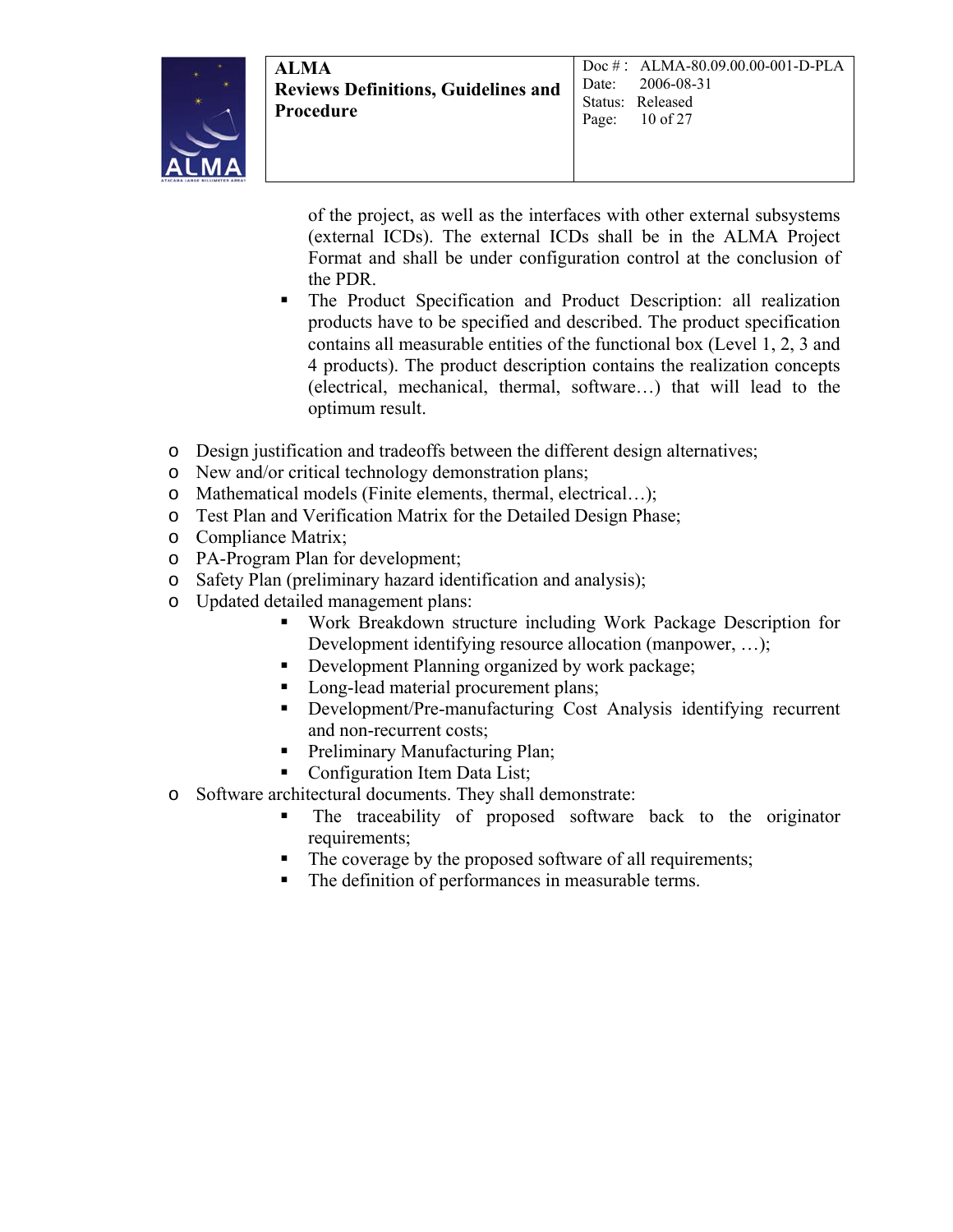

#### **4 Detailed Design Phase**

#### **4.1 Definition**

The Detailed Design Phase is the period when the subsystem is designed and the design is verified analytically and/or by tests performed on prototypes.

The goal of the Detailed Design is to:

- o Finalize the *detailed sub-level specifications and interfaces* of the subsystem and associated documentations.
- o Finalize the *design* and associated documentations keeping in mind production, integration and operational phases.
- o Show that *the design meets the requirements* as a result of analysis, simulation, inspection and/or tests.

This shall be summarized in the *compliance matrix*.

- o Finalize and present the *detailed specifications and interfaces* of the products and associated documentations, with the objective of supporting the procurement and/or manufacturing plans of these products.
- o Finalize and present *cost-effective production plans*, including options and plans for manufacturing and/or contracting out the products production, integration and test and subsystem assembly, integration and test.
- o Enable the clear identification of the *operational costs* (manpower, spare parts, etc.)

At the end of this phase, the subsystem shall be *fully documented*, realized in *prototypes*, according to the Specifications and Description and *verified* according to the Test Plan (see  $3.2.2.$ ).

### **4.2 Critical Design Review**

### **4.2.1 Definition**

A CDR is a review conducted to verify that the detailed design of one or more configuration items satisfy specified requirements; to establish the compatibility among the configuration items and other items of equipment, facilities, software, and personnel; to assess risk areas for each configuration item; and, as applicable, to assess the results of producibility analyses, review preliminary hardware product specifications, evaluate preliminary test planning, and evaluate the adequacy of preliminary operation and support documents (cf. AD01).

The CDR concludes the DDP once the proposed design deliverable documentation is reviewed and approved. It shall result in the definition of an updated design and project status which are then the basis for the manufacturing work.

A detailed description of the process, tasks and responsibilities for the Critical Design Review milestone is presented in Chapter 6.

### **4.2.2 Critical Design Review Data Package**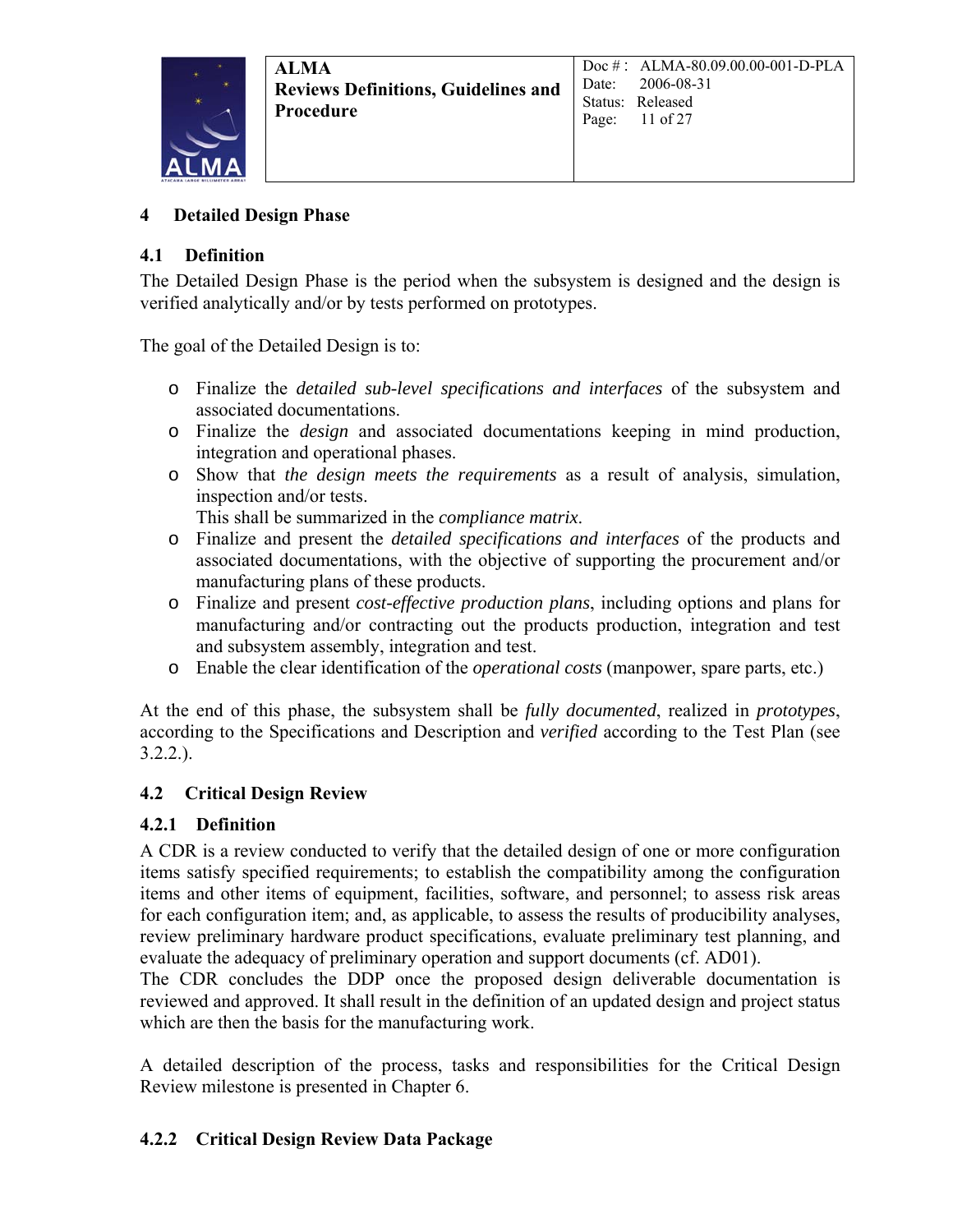

The Critical Design Review Data Package is the deliverables to be furnished by the contractor/ALMA partner(s) before the CDR in accordance with the timelines defined in Section 6.3. The CDR will be conducted on the basis of the examination of these deliverables.

The CDR Data Package consists of:

- o The *Detailed Design Report*: it is an executive summary of the documents, including special remarks, recommendations and conclusions, and including deviations from the original plans and specifications:
	- Executive summary;
	- **Presentation of updated Subsystem Specification document;**
	- **Presentation of the design at the products level;**
	- Assessment of the design to meet the subsystem specifications:
		- o Reference to annexed analysis results;
		- o Reference to annexed prototype qualification test results;
		- o Compliance Matrix;
		- o External ICDs.
- o A complete set of *product engineering documentation* (hardware and/or software):
	- Subsystem detailed specifications and internal ICDs (or corresponding detailed engineering description) down to the items level;
	- Manufacturing drawings;
	- Circuits diagrams;
	- Part list (EEE and mechanical);
	- Parts drawings;
	- Assembly drawings;
	- Assembly procedures;
	- Reliability and Maintainability analysis;
	- Maintenance equipment;
	- **Test plans and procedures;**
	- **Test equipment;**
	- **Transportation plan and required equipment;**
- o Training program;
- o Prototype Models (if applicable);
- o Life Cycle Costs (manpower, spare parts, etc.);
- o Safety compliance assessment;
- o PA plan;
- o Critical items list and recommended spares.
- o Safety risk analysis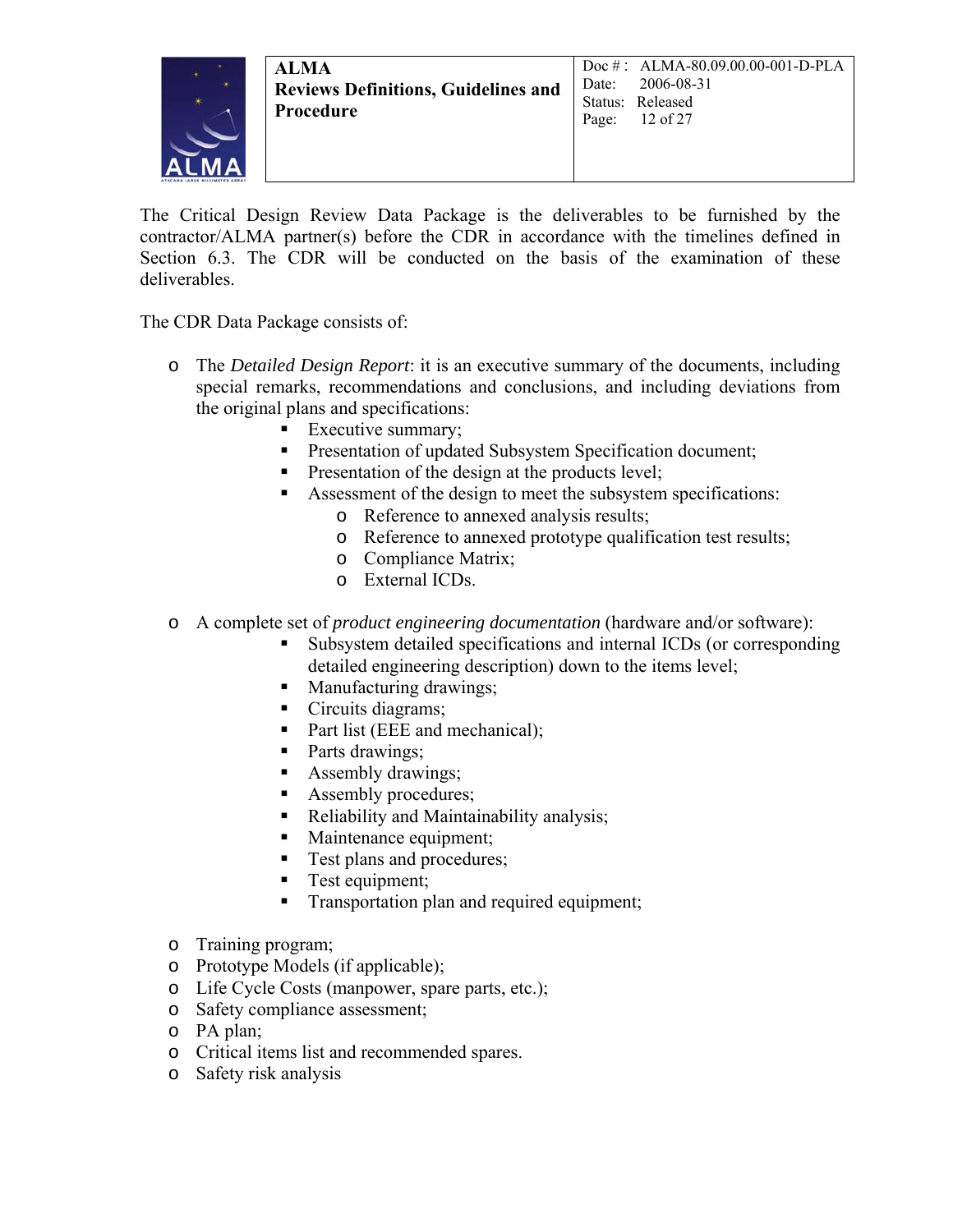

### **5 Manufacturing Phase**

The manufacturing phase begins after the completion of the Detailed Design Phase. The manufacturing phase may be a two stage effort with an initial pre-production period followed by the full production phase or it may consist only of the full production phase. The determination of whether there are one or two periods to the manufacturing phase shall be determined by the individual IPTs.

The terms 'customer' and 'supplier' are used in the following sections. 'Customer' refers to the organization that supplies the funding and specifications for the manufacture of the item of interest. 'Supplier' refers to the organization responsible for the design and/or manufacture and delivery of the item of interest.

The 'customer' and 'supplier' may be distinct organizations or may be a single organization which performs the specification, design and manufacture functions. In the case where a single organization performs the specification, design and manufacture, the requirements contained in this section shall still apply regardless of the fact that the 'supplier' may be delivering the manufactured item(s) to itself.

#### **5.1 Definition**

The manufacturing phase focuses only on production regardless of whether it consists of one or two stages. It is not an 'extended' prototype effort. The item to be manufactured shall have a complete set of specifications that must be met for the product to be accepted.

It is critical that this phase is not started until the design engineering organization supplying the product specifications is completely satisfied that the design satisfies all requirements or, where the design does not satisfy requirements, this deficiency is understood and accepted. Starting production with specifications that are changing and dynamic significantly increases the risk that budget and schedule will be exceeded.

The manufacturing phase consists of the following major tasks.

- 1. Writing of Pre-Production Contract/Statement of Work (if applicable)
- 2. Pre-production Readiness Review (if applicable)
- 3. Manufacture of Pre-production deliverable items (if applicable)
- 4. Evaluation/optimization of manufacturing process
- 5. Writing of Production Contract/Statement of Work
- 6. Manufacturing Readiness Review
- 7. Manufacture of deliverable items
- 8. In-process manufacturing inspection
- 9. Acceptance testing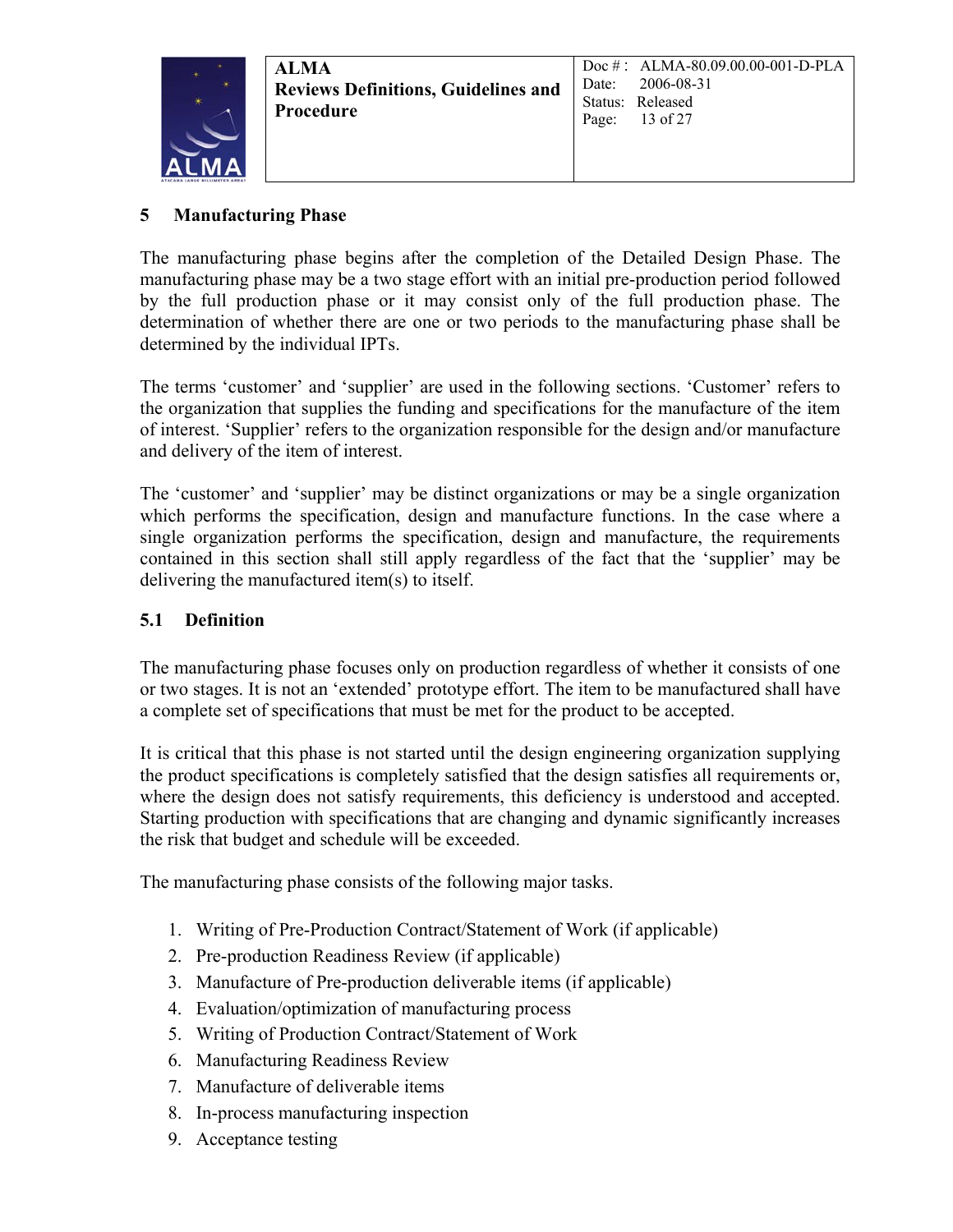

- 10. Packaging and shipment of deliverable items
- 11. Incoming inspection

Items 2 and 6 of the above list are detailed in the following subsections. Requirements applicable to items 3, 4, 7, 8, 9, 10 and 11 are detailed in AD02.

### **5.2 Applicable Documents**

The reviews held as part of the manufacturing phase shall use the following applicable documents in descending order of precedence.

- 1. Contract
- 2. Purchase Order
- 3. Statement of Work
- 4. Product Assurance Requirements
- 5. Engineering Drawings
- 6. General Safety requirements

### **5.3 Pre-production Readiness Review**

The purpose of the PRR is to demonstrate the overall production readiness of a supplier and assure that the items to be manufactured will meet the requirements of the Product Contract/Statement of Work and associated engineering drawings. All necessary manufacturing plans, tools, facilities and other resources shall be in place and available to ensure conformance to all quality and design requirements within the negotiated program budget and schedule.

### **5.3.1 General**

A Pre-Production Readiness Review (PRR) provides for a formalized process of review and critique conducted jointly by representatives from project management, engineering, manufacturing, procurement and operations. The PRR assesses the overall manufacturing readiness of deliverable components, structures or other equipment per the pre-production contract prior to starting the manufacturing operation.

The objective is to ensure that all important production problems identified during the design phase have been resolved and that all prerequisite preparation and planning for production has been identified and accomplished or is scheduled to be accomplished in a timely manner not to adversely affect the quality, cost or schedule.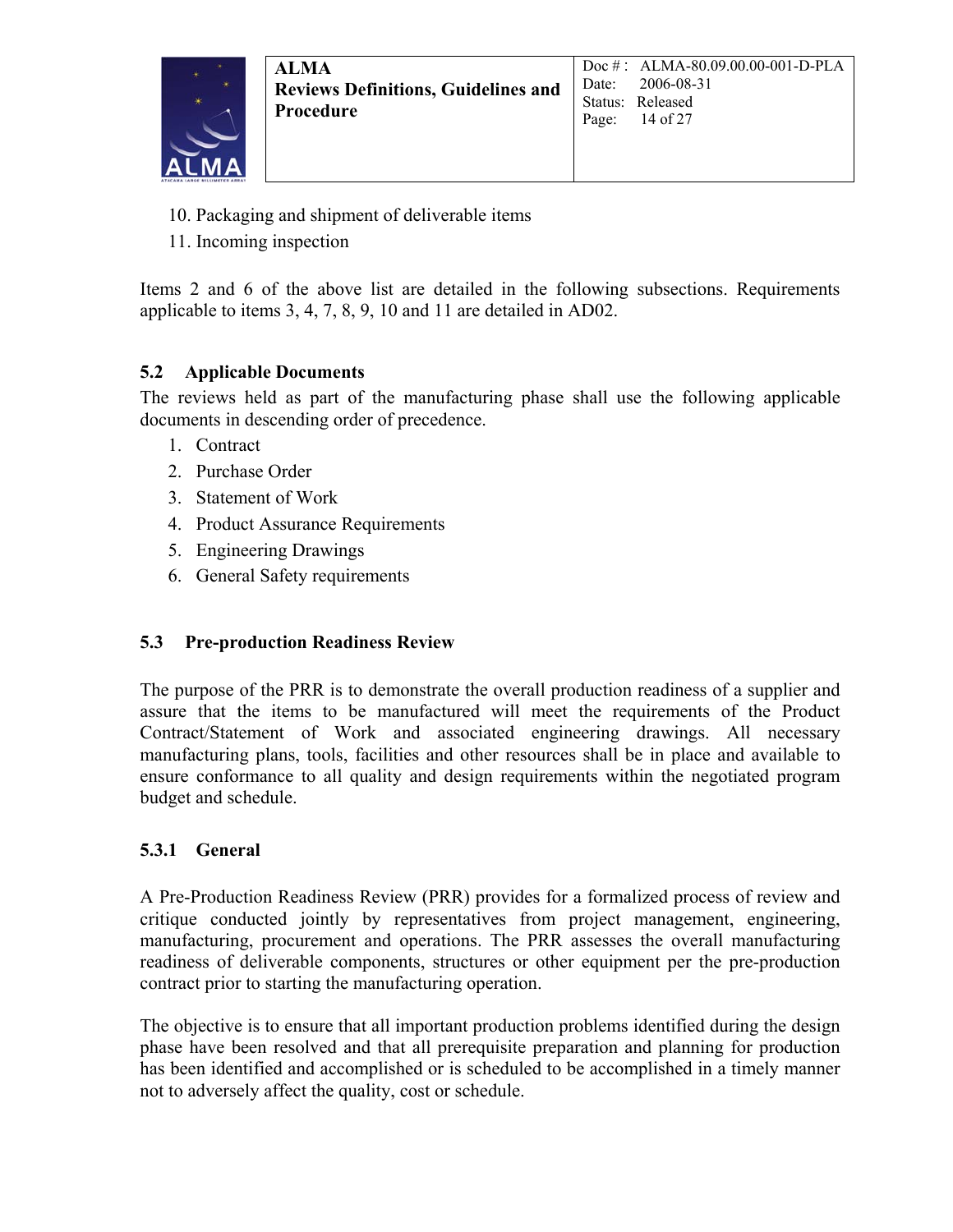

### **5.3.2 Scope**

These requirements shall apply to all in-house production and outside suppliers that fabricate and/or assemble deliverable hardware. PRRs shall be identified during the proposal phase of a program and shall be specified in the negotiated contract, purchase order or Statement of Work (SOW).

This review shall address, at a minimum, the following items:

- 1. Review final test reports for engineering prototype item(s);
- 2. Review Failure Mode Effects Analyses (FMEA);
- 3. Review design engineering documentation to ensure agreement with manufacturing product specifications;
- 4. Specify required manufacturing documentation;
- 5. Specify required product acceptance criteria and methods;
- 6. Review supplier's Product Assurance/Quality Assurance procedures, and
- 7. Review supplier's manufacturing procedures and processes;
- 8. Safety risk analysis

### **5.3.3 Pre-production Readiness Review Data Package**

The complete PRR data package is comprised of elements that are delivered by multiple organizations of the customer and the manufacturer. This document does not attempt to identify the responsible group within the customer's or manufacturer's organizations.

If the Supplier is unable to provide any element of the required data package, they must submit for approval a request for waiver (RFW) to the Customer's project management.

The PRR data package shall be furnished by the supplier before the review in accordance with the timelines defined in Section 6.3.

### **5.3.3.1 Customer Supplied Data Package**

- 1. Statement of Work
- 2. Product Assurance Requirements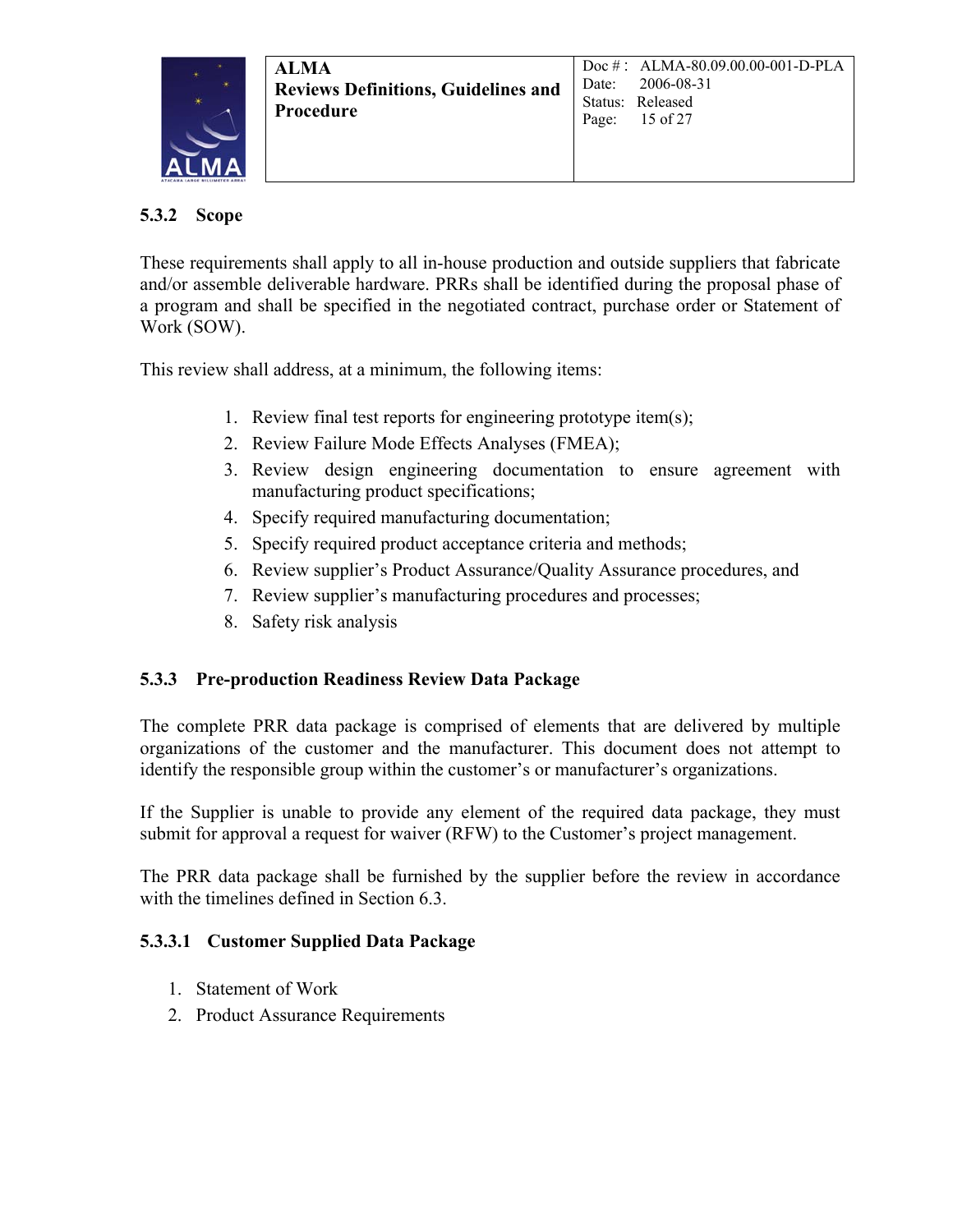

- 3. Engineering Drawings
	- Schematic diagrams
	- Wire lists
	- Wining and cable harness drawings
	- Piping diagrams;
	- Numerical control drawings
	- Logic Diagrams;
	- Installation drawings
	- Elevation drawings
	- Construction drawings
	- Connection drawings
	- Assembly drawings
	- Functional block diagrams

#### **5.3.3.2 Manufacturer Supplied Data Package**

- 1. Organization chart
- 2. Manufacturing plan
- 3. Acceptance test plans & procedures
- 4. Shipping/Packaging container design
- 5. Material Review Board Process/Procedures
- 6. Quality Assurance Plan
- 7. Updated product engineering documentation (see 4.2.2).

#### **5.4 Manufacturing Readiness Review**

The purpose of the MRR is to demonstrate the overall production readiness of a supplier and assure that the items to be manufactured will meet the requirements of the Product Contract/Statement of Work and associated engineering drawings. All necessary manufacturing plans, tools, facilities and other resources shall be in place and available to ensure conformance to all quality, Safety and design requirements within the negotiated program budget and schedule.

If a pre-production phase was executed, then the results of that work shall also be reviewed during the MRR to further optimize the full production manufacturing process.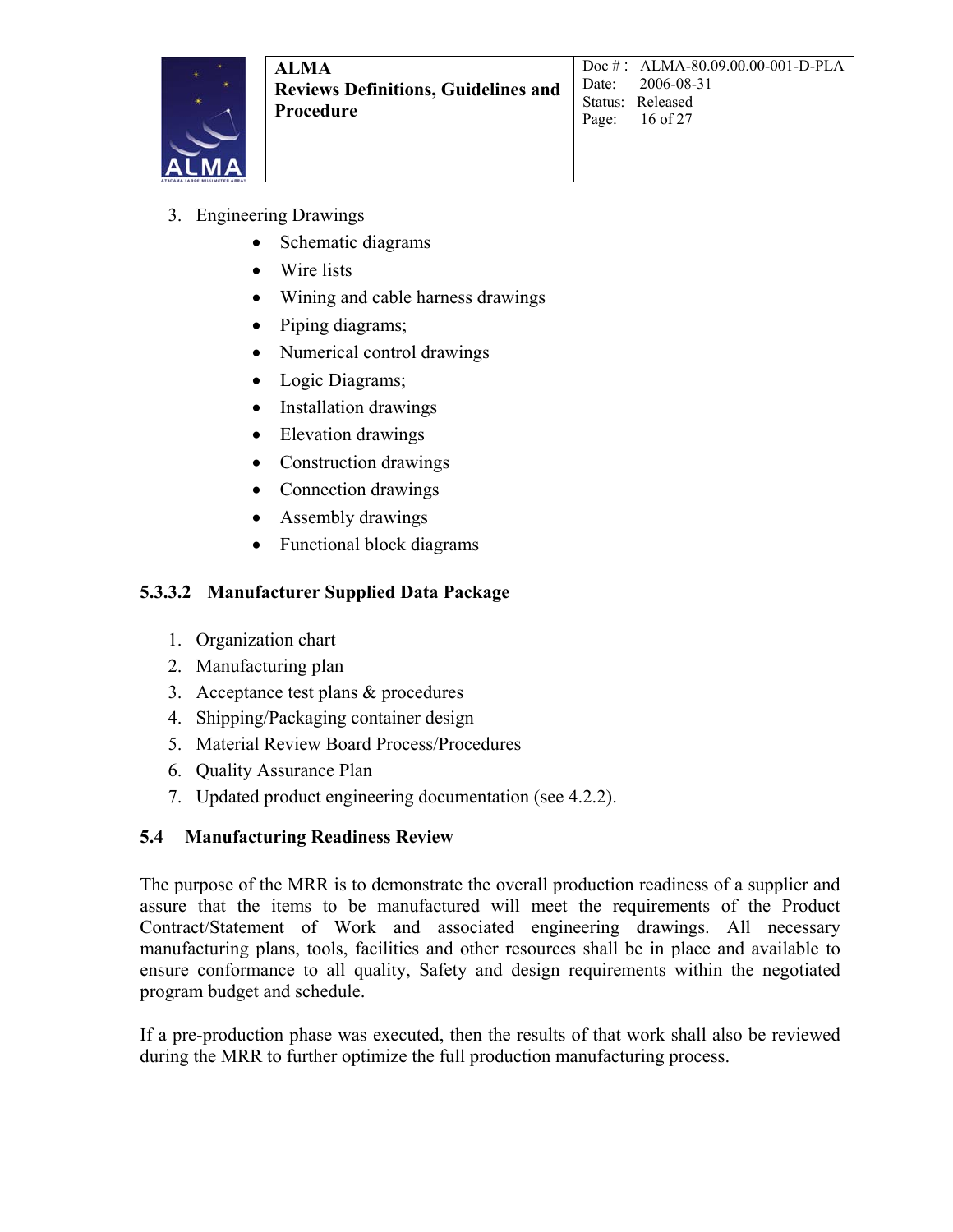

### **5.4.1 General**

A Manufacturing Readiness Review (MRR) provides for a formalized process of review and critique conducted jointly by representatives from project management, engineering, manufacturing, procurement and operations. The MRR assesses the overall manufacturing readiness of deliverable components, structures or other equipment per the production contract prior to starting the production operation.

The objective is to ensure that all important production problems identified during the design phase or pre-production phase have been resolved and that all prerequisite preparation and planning for production has been identified and accomplished or is scheduled to be accomplished in a timely manner not to adversely affect the quality, cost or schedule.

### **5.4.2 Scope**

These requirements shall apply to all in-house production and outside subcontractors/suppliers that fabricate and/or assemble deliverable hardware. MRRs shall be identified during the proposal phase of a program and shall be specified in the negotiated contract, purchase order or Statement of Work (SOW).

The MRR review shall be conducted at a location mutually agreed upon by the parties whose attendance is required. This review shall address, at a minimum, the following items:

- 1. Review final test reports for engineering prototype item(s);
- 2. Review Failure Mode Effects analyses (FMEA);
- 3. Verify design engineering documentation to ensure agreement with manufacturing product specifications;
- 4. Review pre-production manufacturing processes;
- 5. Specify required manufacturing documentation;
- 6. Specify required product acceptance criteria and methods;
- 7. Review supplier's Product Assurance/Quality Assurance procedures, and
- 8. Review manufacturing procedures and processes.
- 9. Review Safety risk analysis

### **5.4.3 Manufacturing Readiness Review Data Package**

The complete MRR data package is comprised of elements that are delivered by multiple organizations of the customer and the supplier. This document does not attempt to identify the responsible group within the customer's or supplier's organizations.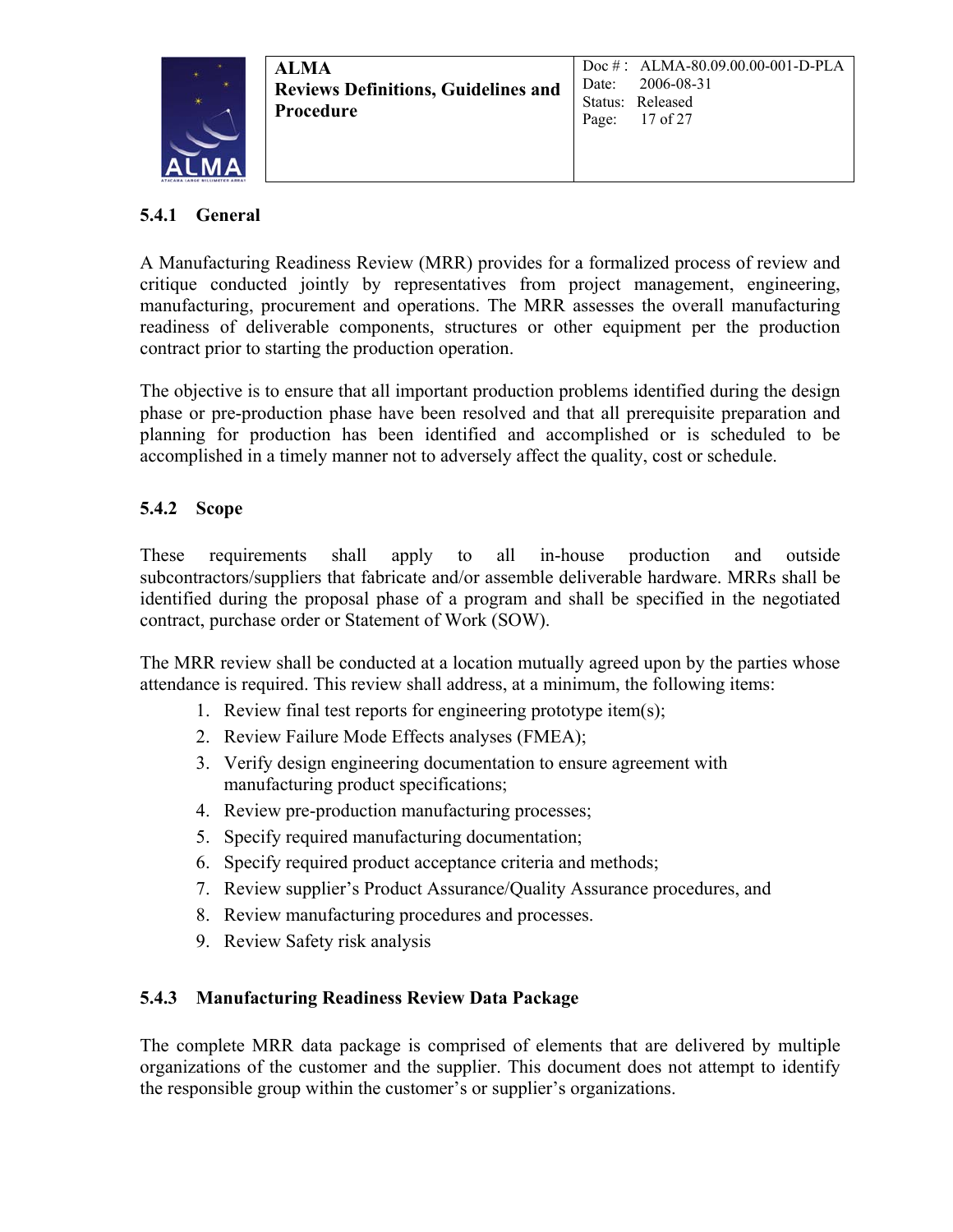

| <b>ALMA</b><br><b>Reviews Definitions, Guidelines and</b><br><b>Procedure</b> | Doc $\#$ : ALMA-80.09.00.00-001-D-PLA<br>Date: 2006-08-31<br>Status: Released<br>Page: $18$ of 27 |
|-------------------------------------------------------------------------------|---------------------------------------------------------------------------------------------------|
|                                                                               |                                                                                                   |

If the Supplier is unable to provide any element of the required data package, they must submit for approval a request for waiver (RFW) to the Customer's project management.

The MRR data package is identical to the PRR data package detailed in Section 5.3.3. This data package shall be furnished by the supplier before the review in accordance with the timelines defined in Section 6.3.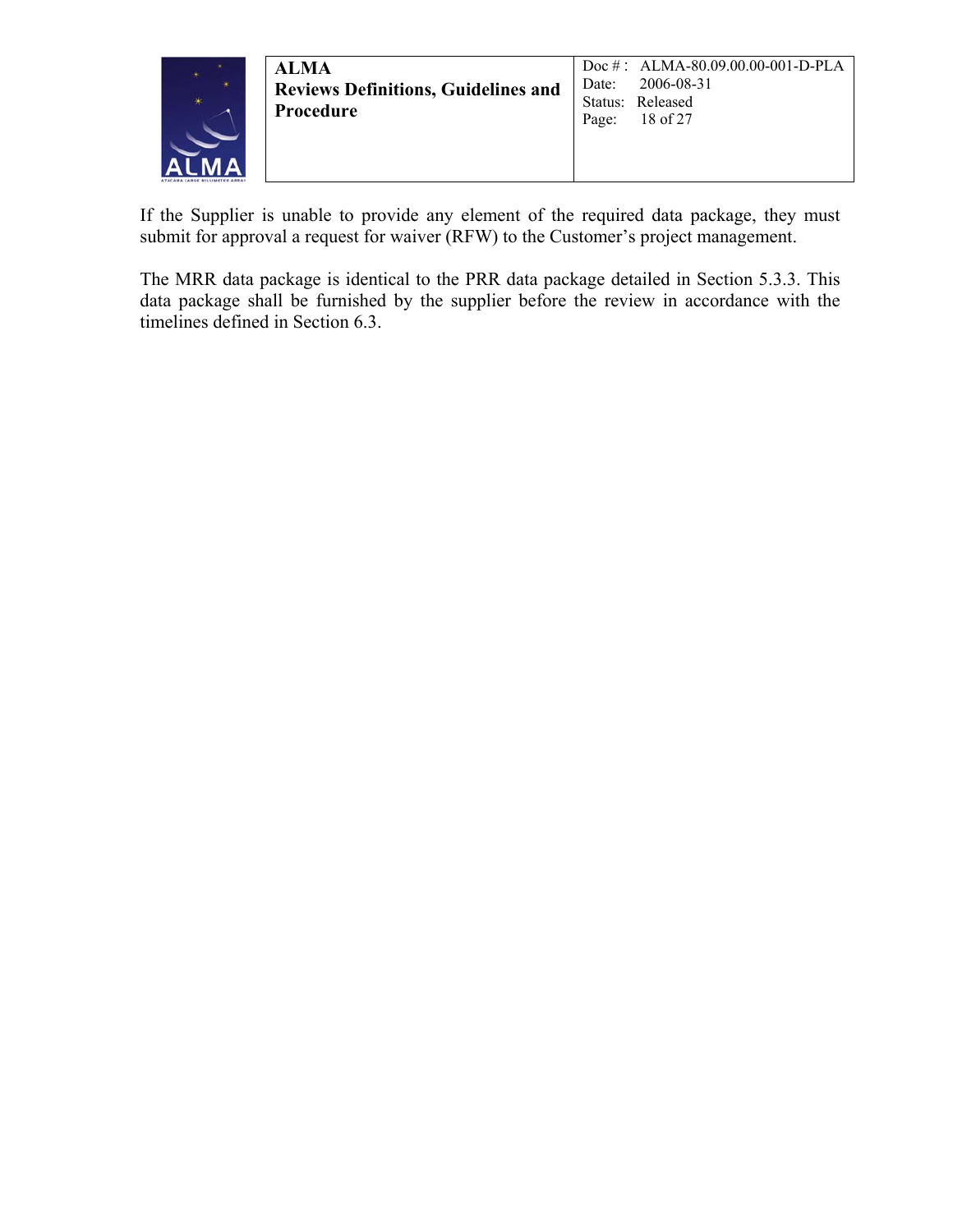### **6 Review Procedure**

This chapter gives the procedures applicable for ALMA Design and Pre-production Reviews, all of which are milestones in the ALMA project.

### **6.1 Location of the Review**

The review shall be conducted at a location mutually agreed upon by the parties whose attendance is required.

### **6.2 Participants, Roles and Tasks**

#### **6.2.1 Review Participants**

The Review Board should consist of representatives from:

- 1) project management and/or project engineering,
- 2) systems engineering,
- 3) all affected IPTs,
- 4) product assurance,
- 5) procurement (if a major contract is involved),

plus,

- 6) at least two experts external to the ALMA project.
- 7) Safety manager

From the contractor or supplier, the review requires the participation of representatives of:

- 1) project management
- 2) design & system engineering
- 3) product assurance
- 4) procurement (if needed)
- 5) safety

For IPT reviews, the participation may be adjusted.

Observers may attend a review with the permission of the Review Chairman

#### **6.2.2 Decision making authority**

For a subsystem review, the decision making authority will be the JAO and management IPT. For a lower level product review, the decision making authority will be the concerned IPT leads and management IPT.

The decision making authority shall

- a. Define the objectives of the review;
- b. Approve the review plan;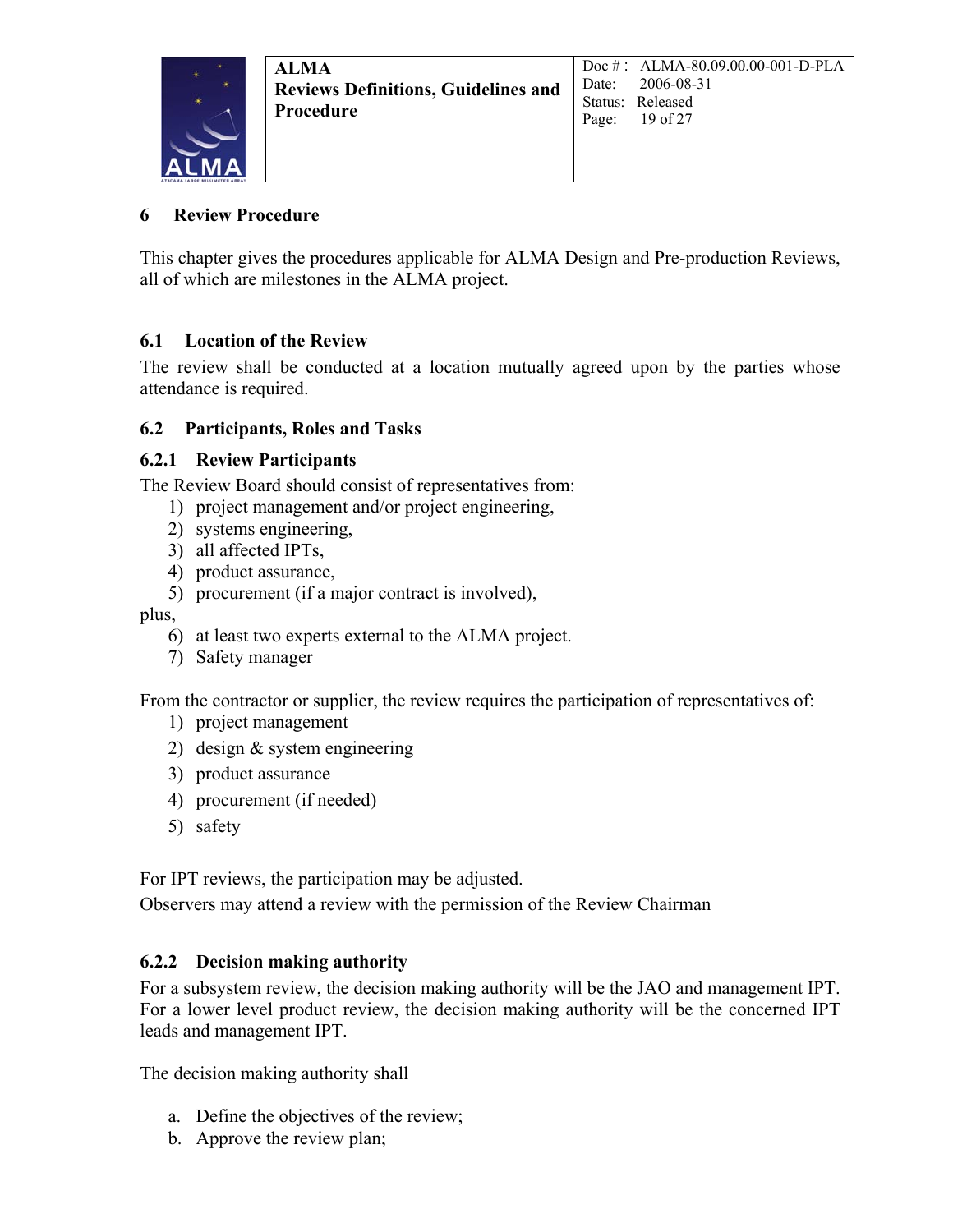

- c. Appoint the review chairman;
- d. Approve the Review Board membership in consultation with review chairman;
- e. Examine the Review Board report presented by the review chairman;
- f. Consider the recommendations and required actions resulting from the review and
- g. Generate the relevant decision as required.

### **6.2.3 Chairman**

The review chairman shall:

- a. Chair the review;
- b. Propose a review plan with the concerned IPT(s) lead(s) and submit it to the decision making authority;
- c. Select the Review Board members and propose the membership to the decision making authority;
- d. Manage the activities of the Review Board;
- e. Verify the status of actions from the previous review of the project;
- f. Verify that the submitted documentation corresponds to the objectives of the review;
- g. Approve the RID statements, and
- h. Request supplier responses to RIDs;

### **6.2.4 Review Board members**

The Review Board members shall, under the authority of the Review Board chairman:

- a. Review the submitted documentation;
- b. Identify problems or request explanations by means of RIDs;
- c. Participate in RID close-out activities, including classification of unresolved problems as being major or minor;
- d. Prepare recommendations when the supplier response to RID is not considered satisfactory, and
- e. Prepare the final review report, including recommendations.

### **6.2.5 Contractor/ALMA partner/supplier**

The contractor/ALMA partner/supplier shall:

- a. Provide all facilities and logistics for the review meetings and sessions, if required by the ALMA program manager;
- b. Ensure that all necessary means, information and documentation are available and current for the review, and
- c. Prepare responses to RIDs and propose a schedule for the identified actions.

#### **6.2.6 Review Plan**

A review plan shall be prepared to define:

- a. Responsibilities of the participants in review, their names and organizational affiliations;
- b. A schedule for the preparation of the review;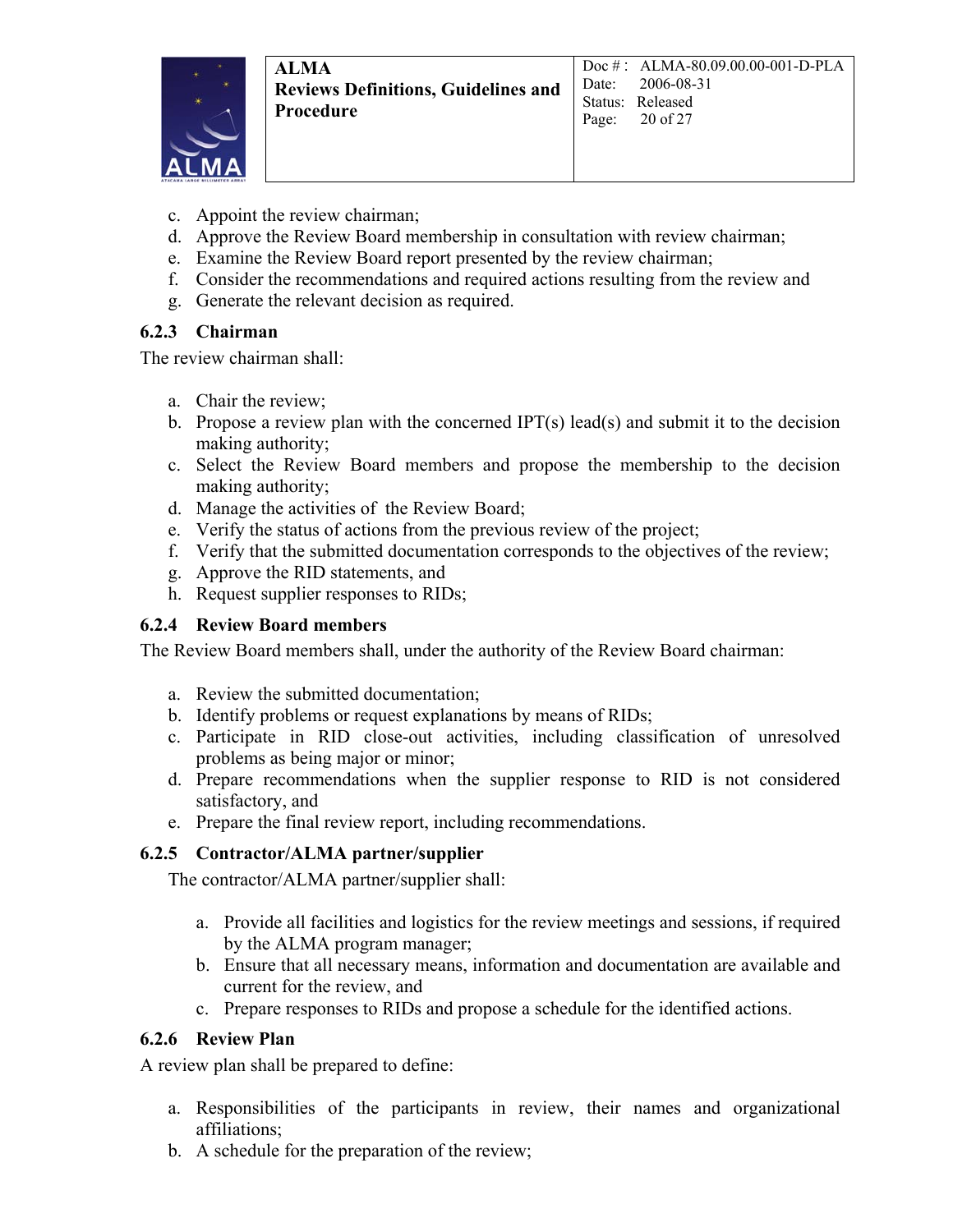

- c. Scope of the work assigned to the Review Board and its panels (if any);
- d. List of documents to be distributed to Review Board members and all documents to be available during the review;
- e. Procedure to be followed during the review meetings including RID numbering, submission and processing;
- f. Schedule of the meeting and draft agenda;
- g. Status of actions from previous review, and
- h. Forms to be used.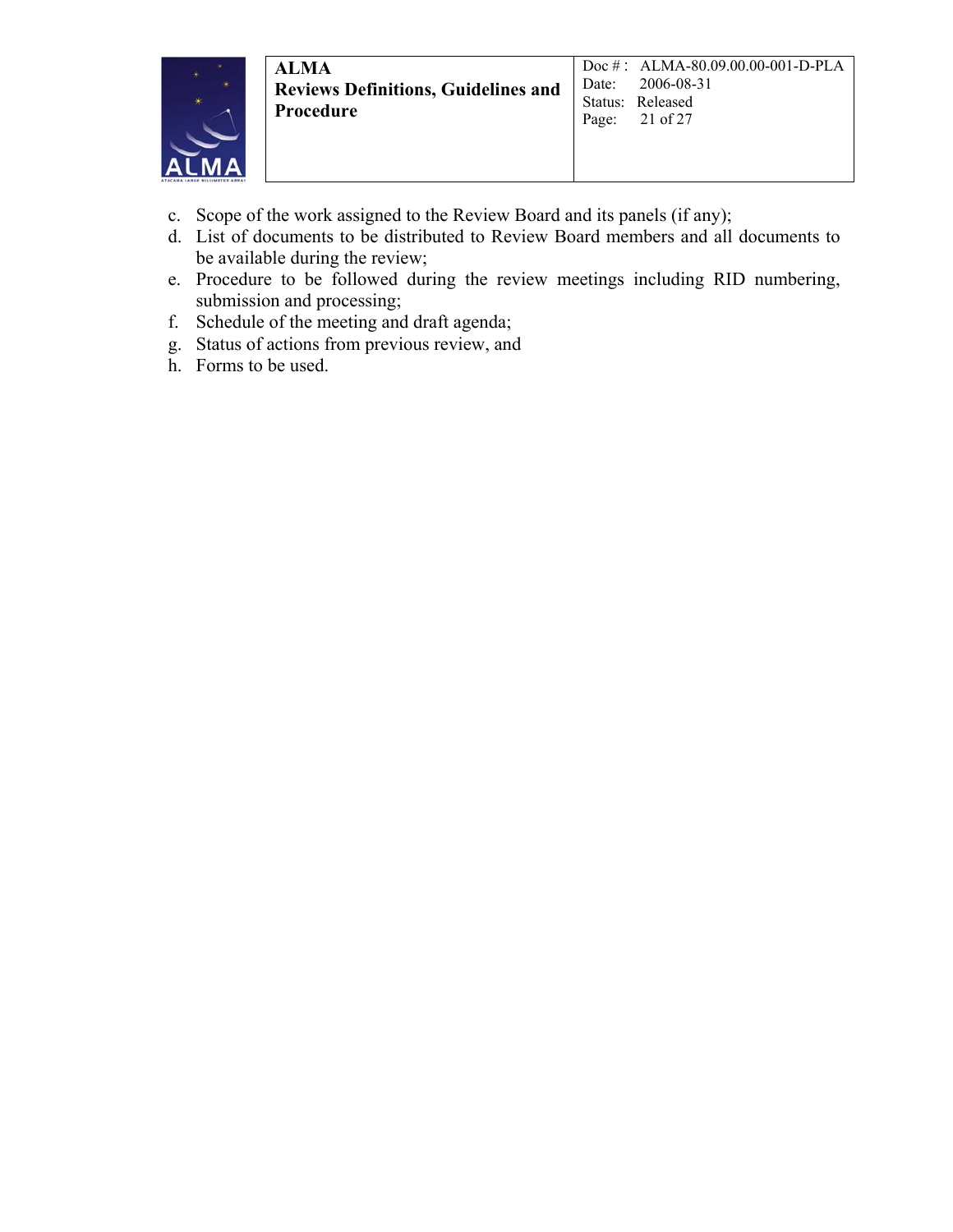

### **6.3 A suggested sequence of activities**

| N <sub>0</sub> | <b>Time</b>            | <b>Activity</b>                                                                                                                                                                                          | <b>Responsible</b>                                                                                              |
|----------------|------------------------|----------------------------------------------------------------------------------------------------------------------------------------------------------------------------------------------------------|-----------------------------------------------------------------------------------------------------------------|
| 1              |                        | Definition of ALMA subsystem to be reviewed<br>and type of review:                                                                                                                                       | JAO or ALMA<br>project executives                                                                               |
|                |                        | this task is generally performed during the<br>initial planning phase.                                                                                                                                   |                                                                                                                 |
| $\overline{2}$ | T0-8 weeks             | Appointment of review chairman including one<br>or two assistants.                                                                                                                                       | JAO or ALMA<br>project executives                                                                               |
| 3              | T0-7 weeks             | Selection of the Review Board Members:<br>(see $6.2.1$ )                                                                                                                                                 | Chairman                                                                                                        |
| 4              | T0-7 weeks             | Definition of a global review schedule and the<br>location where the review will take place.                                                                                                             | Chairman                                                                                                        |
|                |                        | The review shall be conducted at a location<br>mutually agreed upon by the parties whose<br>attendance is required.                                                                                      |                                                                                                                 |
| 5              | T0-6 weeks             | Definition of review data package:<br>The basic data package is described in<br>3.2.2, 4.2.2, 5.3.3 and 5.4.3.<br>Additional documents specific to the reviewed<br>subsystem or product may be required. | System<br>Engineering IPT in<br>cooperation with<br>subsystem IPT and<br>contractor/ALMA<br>partner(s)          |
| 6              | T0-3 weeks             | and distribution of review<br>Collection<br>data<br>package to Review Board Members and briefing<br>of the Board Members on the current status.                                                          | System<br>Engineering IPT in<br>cooperation with<br>subsystem IPT and<br>contractor/ALMA<br>partner(s)/supplier |
| 7              | T0-3 weeks             | Review of data package starts                                                                                                                                                                            | <b>Board Members</b>                                                                                            |
| 8              | T0-3 weeks             | Preparation and submittal to the chairman of Board members<br>queries<br>(RID)<br>requiring<br>further<br>on<br>areas<br>clarification.                                                                  |                                                                                                                 |
|                |                        | The RID form is given in annex.                                                                                                                                                                          |                                                                                                                 |
| 10             | T <sub>0</sub> -2 week | Preparation of RID answers<br>The answers shall be given in written form at the<br>beginning of the review meeting to participants.                                                                      | contractor/ALMA<br>partner(s)/supplier                                                                          |
| 11             | T0-1 week              | Delivery of the RID answers to the chairman<br>(Alternatively, the RID answers can be presented                                                                                                          | contractor/ALMA<br>partner(s)/supplier                                                                          |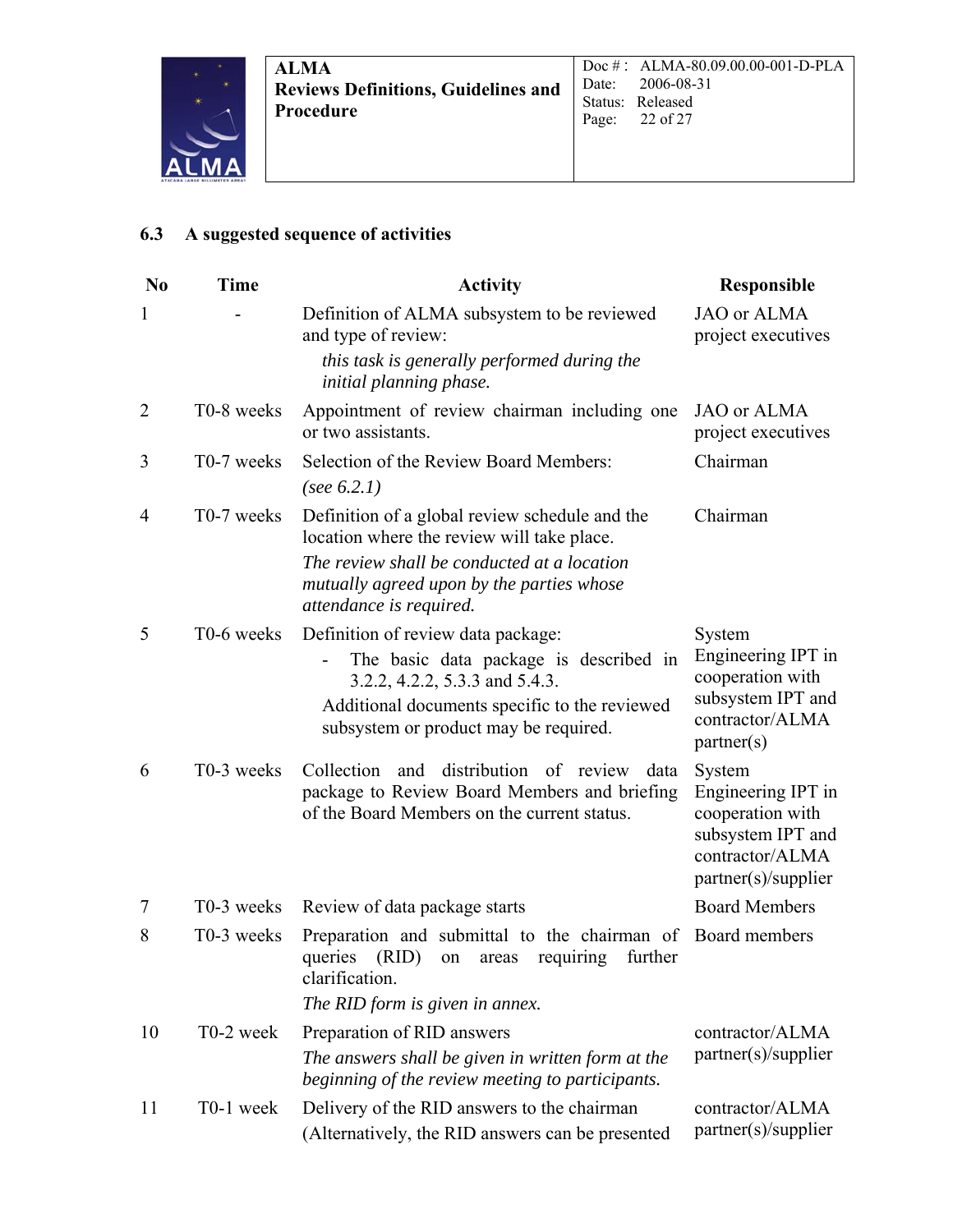

Doc # : ALMA-80.09.00.00-001-D-PLA Date: 2006-08-31 Status: Released<br>Page: 23 of 27 23 of 27

at the Review Meeting)

| 12 | T0-1 week      | Preparation of presentation material<br>The design results shall be presented in a<br>comprehensive way. Copies of the presentation<br>material shall be available for the Board<br>Members.                                                                                                     | contractor/ALMA<br>partner(s)/supplier |
|----|----------------|--------------------------------------------------------------------------------------------------------------------------------------------------------------------------------------------------------------------------------------------------------------------------------------------------|----------------------------------------|
| 13 | T <sub>0</sub> | <b>Review Meeting</b><br>The results of the design and the answers to the<br>RIDs shall be presented in a comprehensive way<br>leaving enough time for discussion of details and<br>answering of all questions.                                                                                  | Chairman                               |
|    |                | In order to save time, side sessions may be held<br>on detailed questions, problems or subjects.                                                                                                                                                                                                 | Chairman                               |
|    |                | For questions which cannot be answered during<br>the meeting 'Action Items' shall be defined and<br>listed in an Action Item List including the due<br>date and organization responsible for the<br>performance of the action. Any Action Item shall<br>be identified as critical or not.        |                                        |
|    |                | Each working session (or day) shall end with a<br>restricted meeting of the Review Board during<br>which each member shall debrief on the status of<br>the problems identified.                                                                                                                  |                                        |
|    |                | Action items and RIDs shall be reviewed prior to<br>the end of the meeting.                                                                                                                                                                                                                      |                                        |
|    |                | At the end of the review meeting, the Chairman<br>shall give a clear statement whether the review<br>was passed successfully (with the exception of the<br>listed action items) or whether the remaining<br>unsolved problems/unanswered questions are too<br>eminent for granting the approval. |                                        |
|    |                | An overall readiness rating shall be assigned<br>from the following three categories.                                                                                                                                                                                                            |                                        |
|    |                | 1. Satisfactory: No evidence of apparent or<br>hidden risk has been identified. Normal,<br>timely management activity will correct<br>any identified or anticipated problems. No<br>quality, cost or schedule compromises are<br>expected. Manufacturing of deliverable<br>hardware can begin.   |                                        |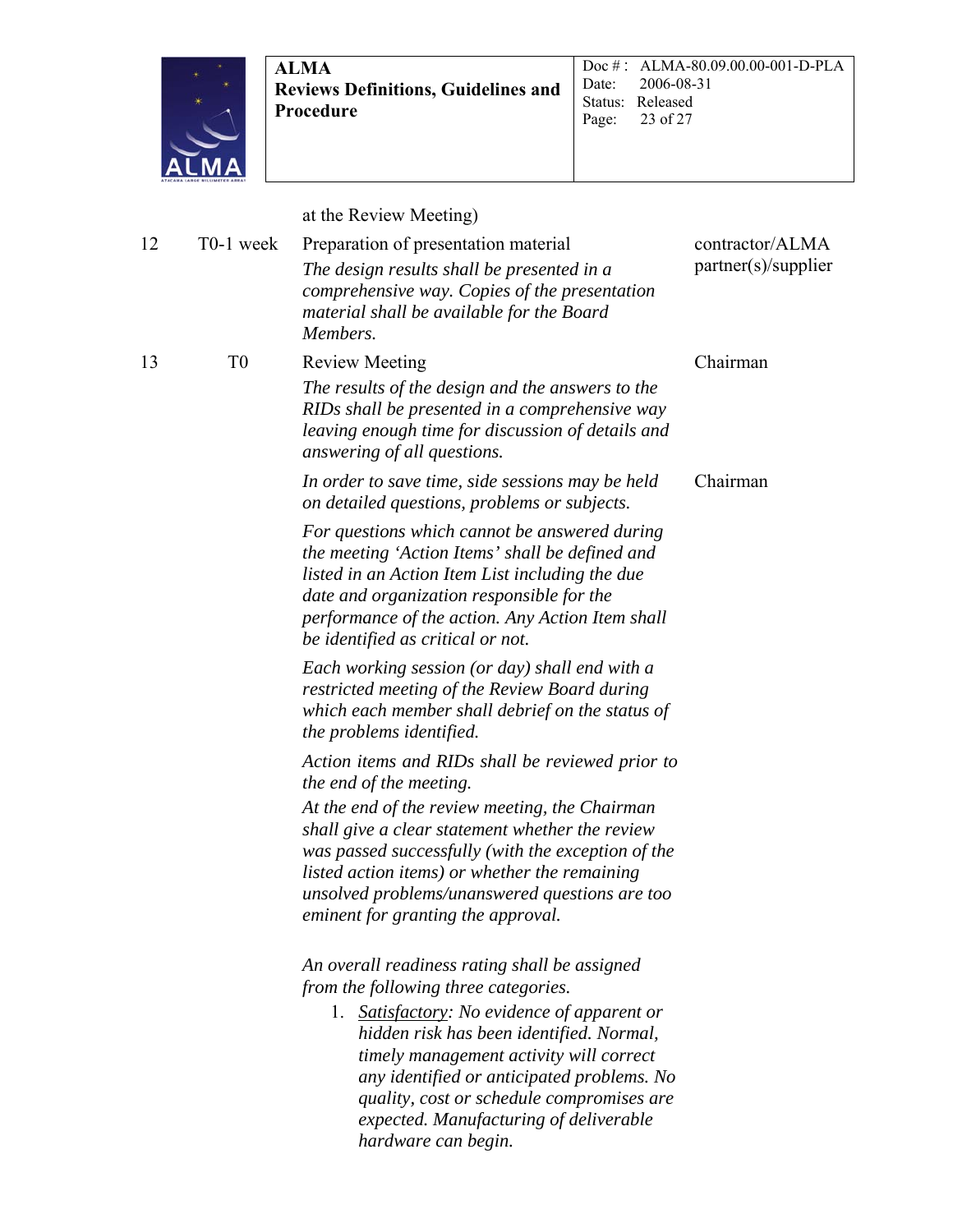2. *Conditional: Increased management attention is required to prevent or mitigate cost or schedule impact. Special teams and reviews are needed. Identified critical items must be addressed and completed before rating can be upgraded to "Satisfactory." Unsatisfactory: Substantial negative impact likely even with intensive management activity. Need immediate management action on both sides to determine the future course of action. A general Minutes of Meeting shall be prepared including a list of participants.*  14 T0+2 weeks Distribution of the minutes of Meeting to the Chairman Board Members, design/development responsible and decision making authority. *The Final Review Report, the Action Item list and other relevant documents shall be attached to the Minutes of Meeting.*  15 The Action Item list and recommendations shall be followed-up. *This follow-up includes distribution of action item reports to Board Members where expertise is required, the close-out of action items once they have been finished successfully and replies to the recommendations from the IPT to the decision making authority.*  System Engineering IPT in cooperation with subsystem IPT

*The completion of any review is defined as resolution of all major RIDs and critical action items as per minutes of meeting of the actual review meeting.*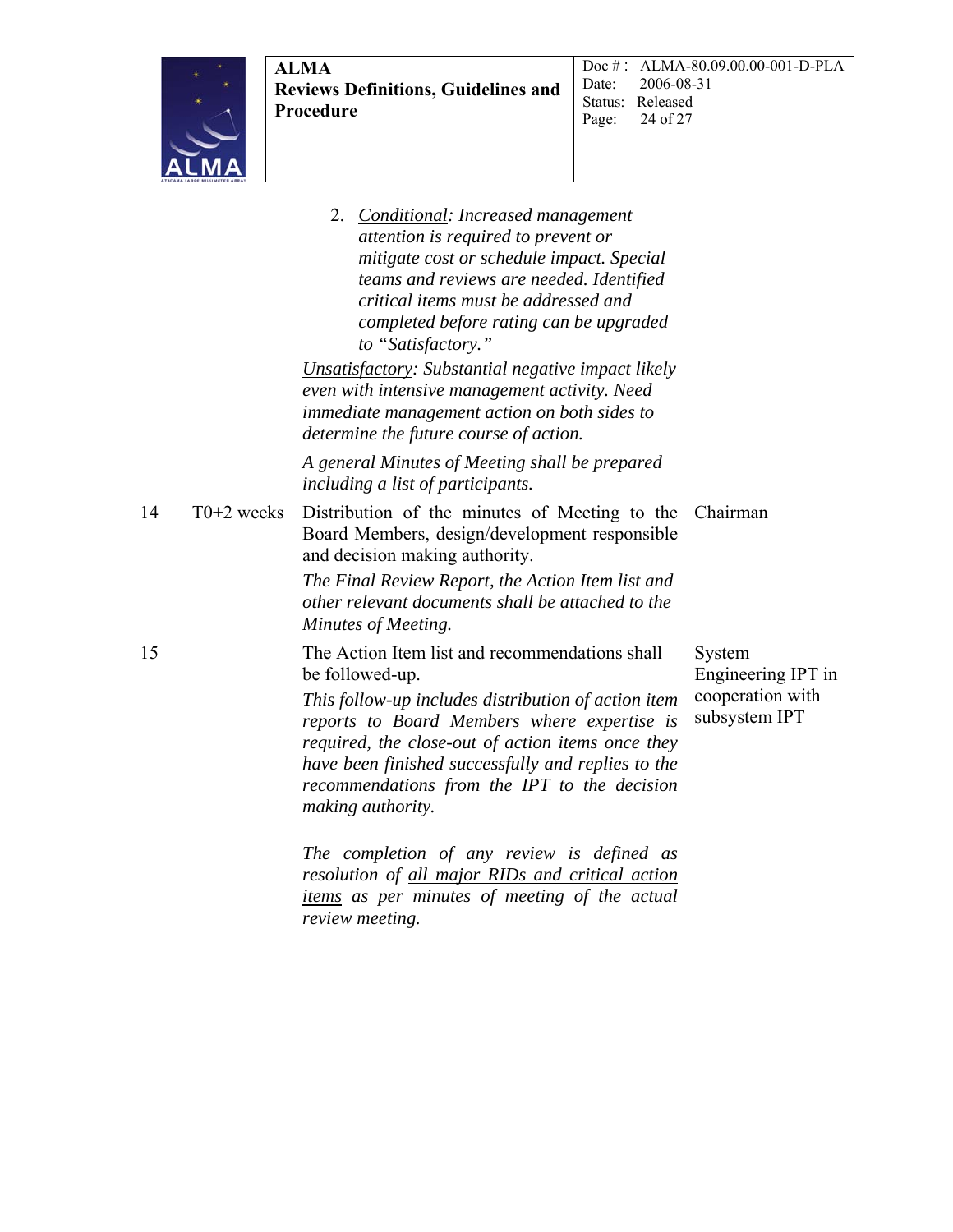### **6.4 Review output and follow-up**

#### **6.4.1 Final Review Report**

The final report issued by the Review Board should contain:

- a. A detailed response to each review objectives and question identified in the review plan;
- b. The Review Board assessment of the quality of the documentation submitted for approval;
- c. A summary of major problems identified during the review (including references to the applicable RID number(s) and identified solutions);
- d. A summary of the review group's recommendations for issues for which no agreement or solution has been found;
- e. An annex containing all RIDs, including the supplier's response, and
- f. A statement saying whether the review has achieved its overall objectives. If this is not the case, the report should contain recommendations on how to correct the situation.

### **6.4.2 Actions follow-up**

The review objectives are achieved if the recommendations and related actions are satisfactorily closed or under control through normal work procedures. To ensure this, the following arrangements shall be made:

- a. An entity inside the ALMA project team is designated to manage the actions arising from the review;
- b. All actions, whether they arise directly from an agreement given by the contractor/ALMA partner/supplier project team or from recommendations accepted by the ALMA decision making authority, shall be managed in the same manner;
- c. The persons responsible for actions should be duly informed and their agreement sought;
- d. All action closures should be supported by documented evidence, and
- e. The *major* RIDs and *critical* Action Items shall be closed to close the review.

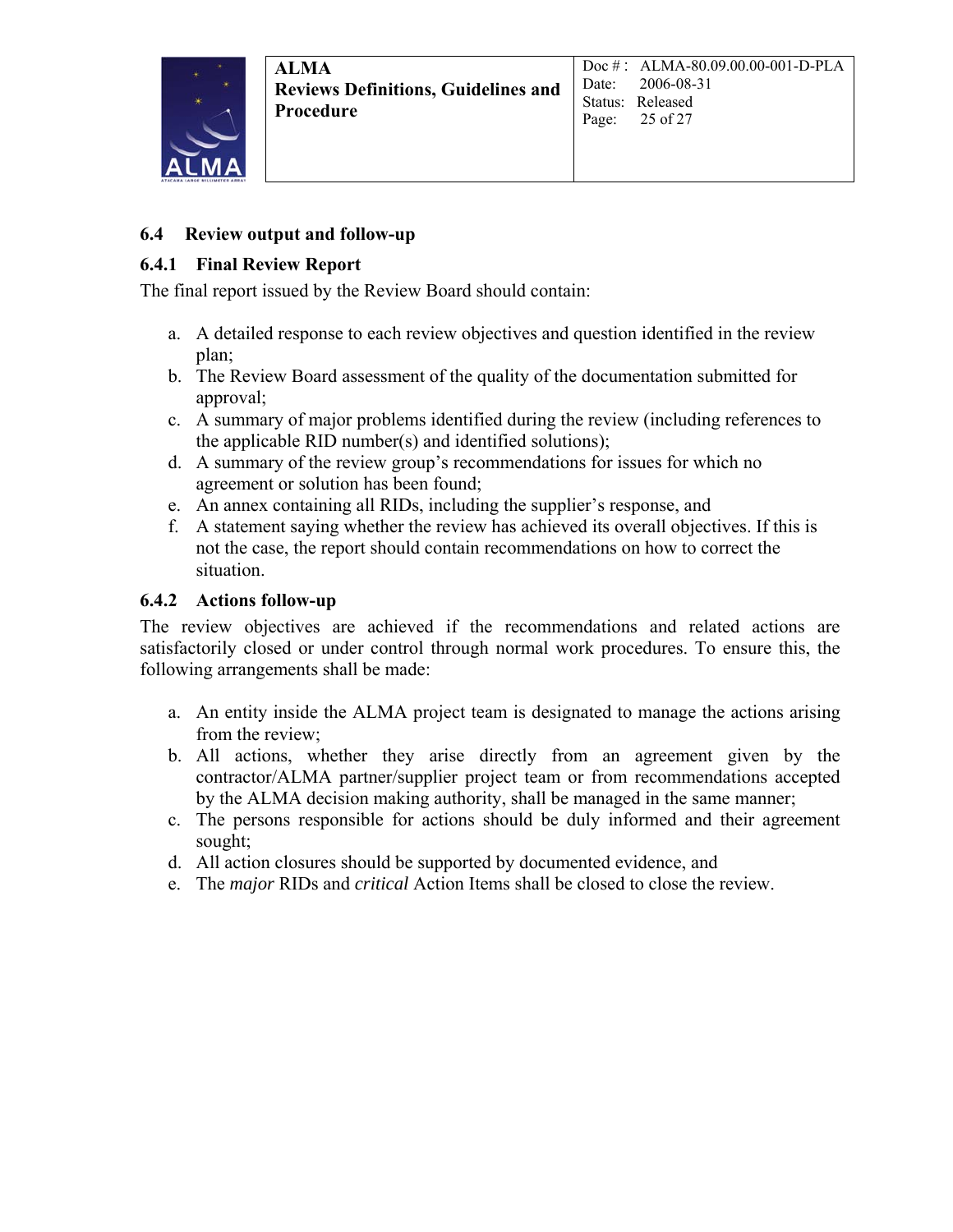

**Annex 1**

RID template

## **Review Item Discrepancy**

| <b>RID No.:</b>                                |                 |                        |
|------------------------------------------------|-----------------|------------------------|
| Level 1/2/3/4 Product:                         |                 |                        |
| Document title, volume, section,<br>paragraph: |                 |                        |
| <b>Document No.:</b>                           |                 |                        |
| Originator, date, signature:                   |                 |                        |
| <b>RID</b> classification:                     | Major<br>$\Box$ | <b>Minor</b><br>$\Box$ |
| Discrepancy:                                   |                 |                        |
|                                                |                 |                        |
| <b>Suggested solution by initiator:</b>        |                 |                        |

*Contractor/ALMA partner response/corrective action:* 

**Date:** Contractor/ALMA partner/supplier signature:

| <b>Board disposition:</b> | RID closed $\Box$                                        | Date: |
|---------------------------|----------------------------------------------------------|-------|
|                           | RID closed with actions $\Box$<br>Action Item reference: | Date: |